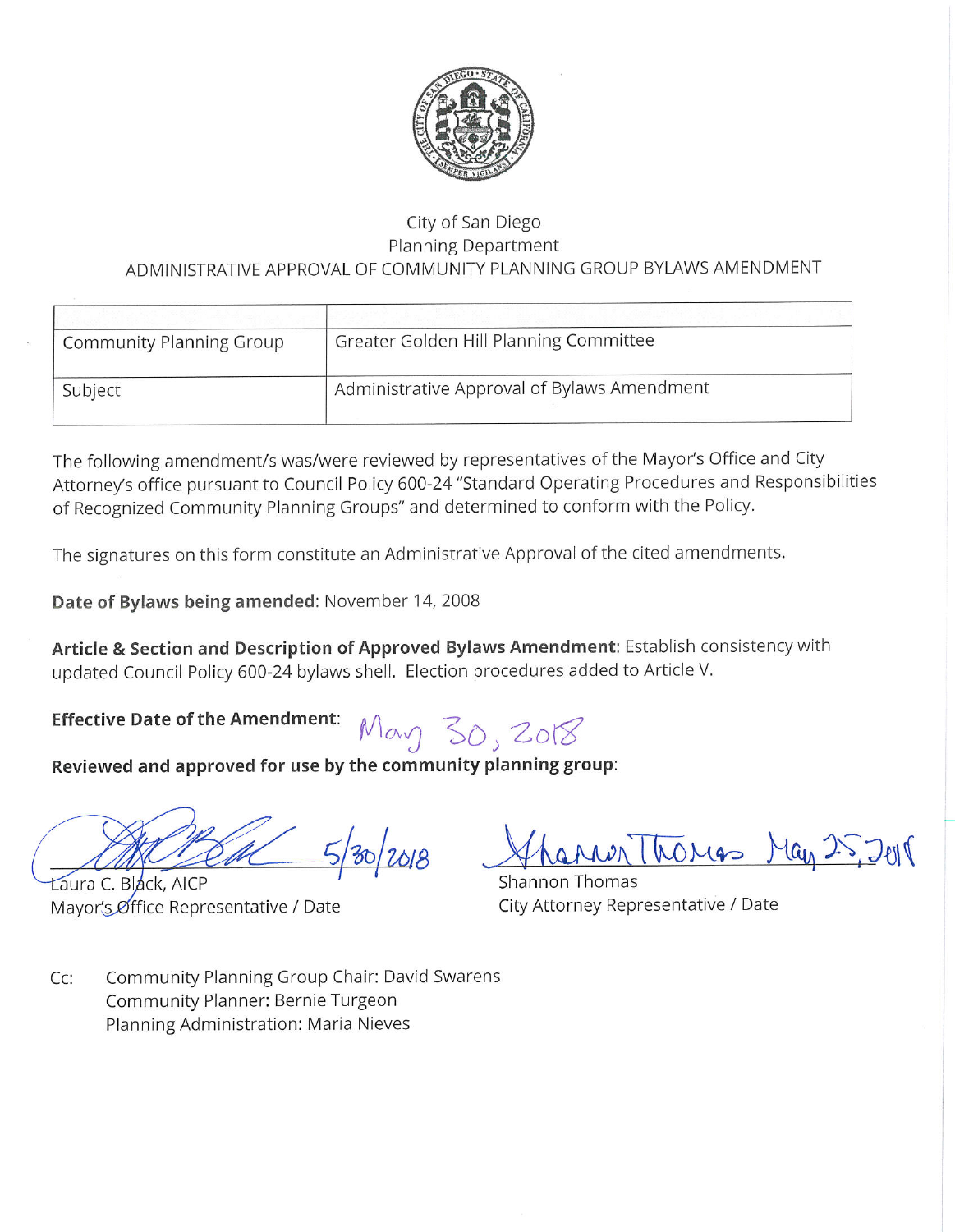## **Greater Golden Hill Planning Committee Bylaws Approved May 30, 2018 (Administrative Approval)**

### **ARTICLE I Name**

- Section 1. The official name of this organization is the Greater Golden Hill Planning Committee*.*
- Section 2. All activities of this organization shall be conducted in its official name.
- Section 3. The community planning area boundaries for the Greater Golden Hill Planning Committee are the boundaries of the Greater Golden Hill community, as shown on Exhibit "A."
- Section 4. Meetings of the Greater Golden Hill Planning Committee shall be held within these boundaries, except that when the Greater Golden Hill Planning Committee does not have a meeting facility within its boundary that is accessible to all members of the public, they may meet at the closest meeting facility.
- Section 5. The official positions and opinions of the Greater Golden Hill Planning Committee shall not be established or determined by any organization other than the planning committee, nor by any individual member of the planning committee other than one authorized to do so by the planning committee.
- Section 6. Membership in the Greater Golden Hill Planning Committee shall be open to all residents, property owners, and business owners within the boundaries defined in Section 3 above.

## **ARTICLE II Purpose of Community Planning Committee and General Provisions**

Section 1. The Greater Golden Hill Planning Committee has been formed and recognized by the City Council to make recommendations to the City Council, Planning Commission, City staff, and other governmental agencies on land use matters, specifically concerning the preparation of, adoption of, implementation of, or amendment to, the General Plan or a land use plan when a plan relates to the Greater Golden Hill community boundaries. The planning committee also advises on other land use matters as requested by the City or other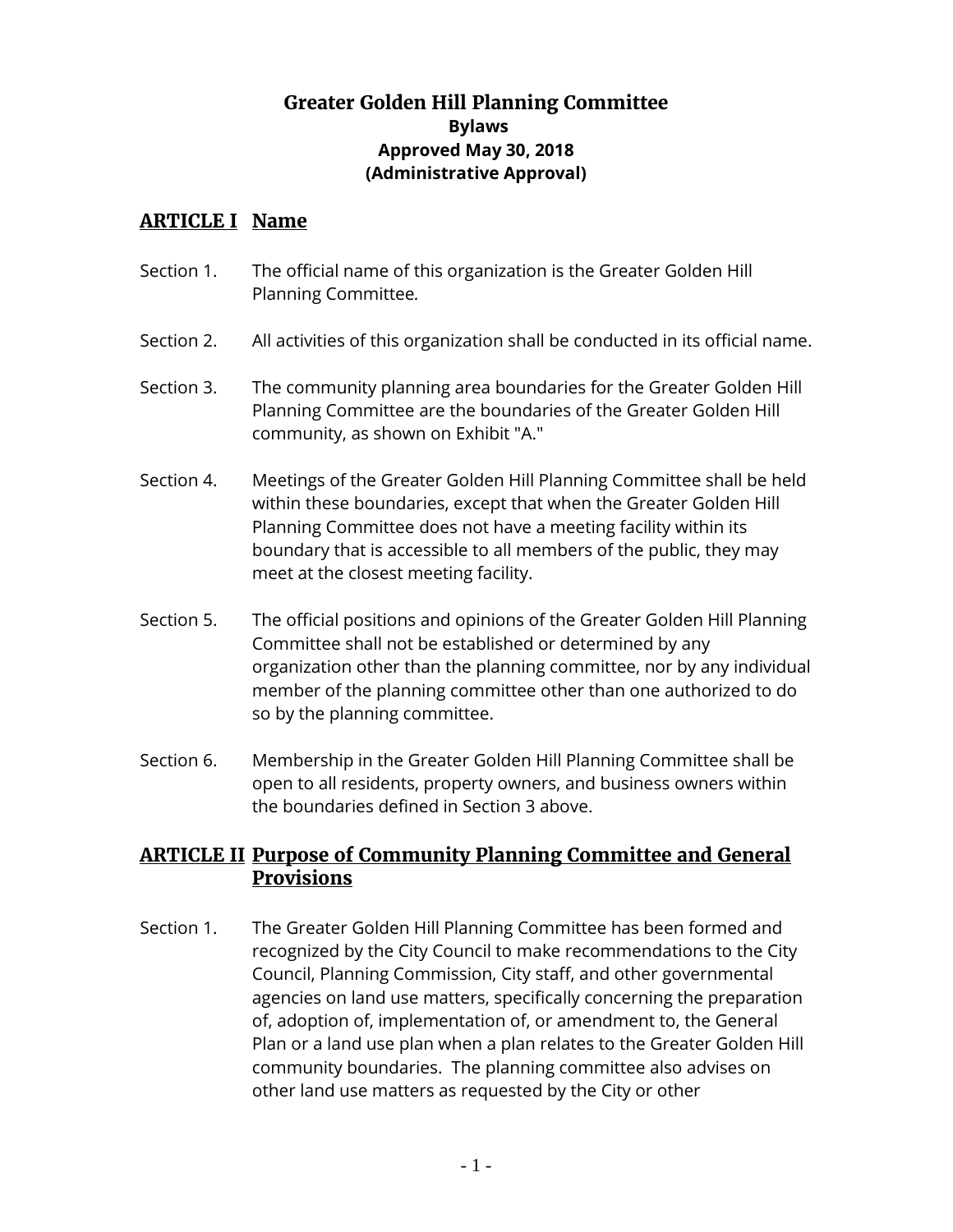governmental agency as detailed in Council Policy 600-24, Article II: Purpose of Community Planning Groups and General Provisions.

- Section 2. In reviewing individual development projects, the Greater Golden Hill Planning Committee should focus such review on conformance with the Land Development Code and the adopted community plan and/or the General Plan. Preliminary comments on projects may be submitted to the City during the project review process. Whenever possible, the formal planning committee recommendation should be submitted to the City no earlier than when the City has provided the committee the appropriate review document(s), including the project Assessment Letter and Community Response Form, and no later than the end of the public review period offered by the environmental review process. Upon receipt of plans for projects with substantive revisions, the planning committee may choose to rehear the project and may choose to provide a subsequent formal recommendation to the City.
- Section 3. All activities of the Greater Golden Hill Planning Committee shall be nonpartisan and nonsectarian and shall not discriminate against any person or persons by reason of race, color, sex, age, creed or national origin, or sexual orientation, or physical or mental disability. In addition, meeting facilities must be accessible to disabled persons.
- Section 4. The Greater Golden Hill Planning Committee shall not take part in, officially or unofficially, or lend its influence in, the election of any candidate for political office. Elected members shall not identify affiliation with a planning committee when endorsing candidates for public office. The planning committee may take a position on a ballot measure.
- Section 5. The Greater Golden Hill Planning Committee's failure to respond to the City's request for input on the preparation of, adoption of, implementation of, or amendment to, the General Plan or a community, precise, or specific plan, or failure to review and reply to the City during the review period identified in Article 2, Section 2 on development projects shall result in the forfeiture of rights to represent the Greater Golden Hill community for such a specific purpose. Such a determination resulting in the forfeiture of rights to represent the community for this purpose shall be made only by the City Council upon the recommendation of the Mayor's Office.
- Section 6. The Greater Golden Hill Planning Committee operates under the authority of the Ralph M. Brown Act which requires that meetings of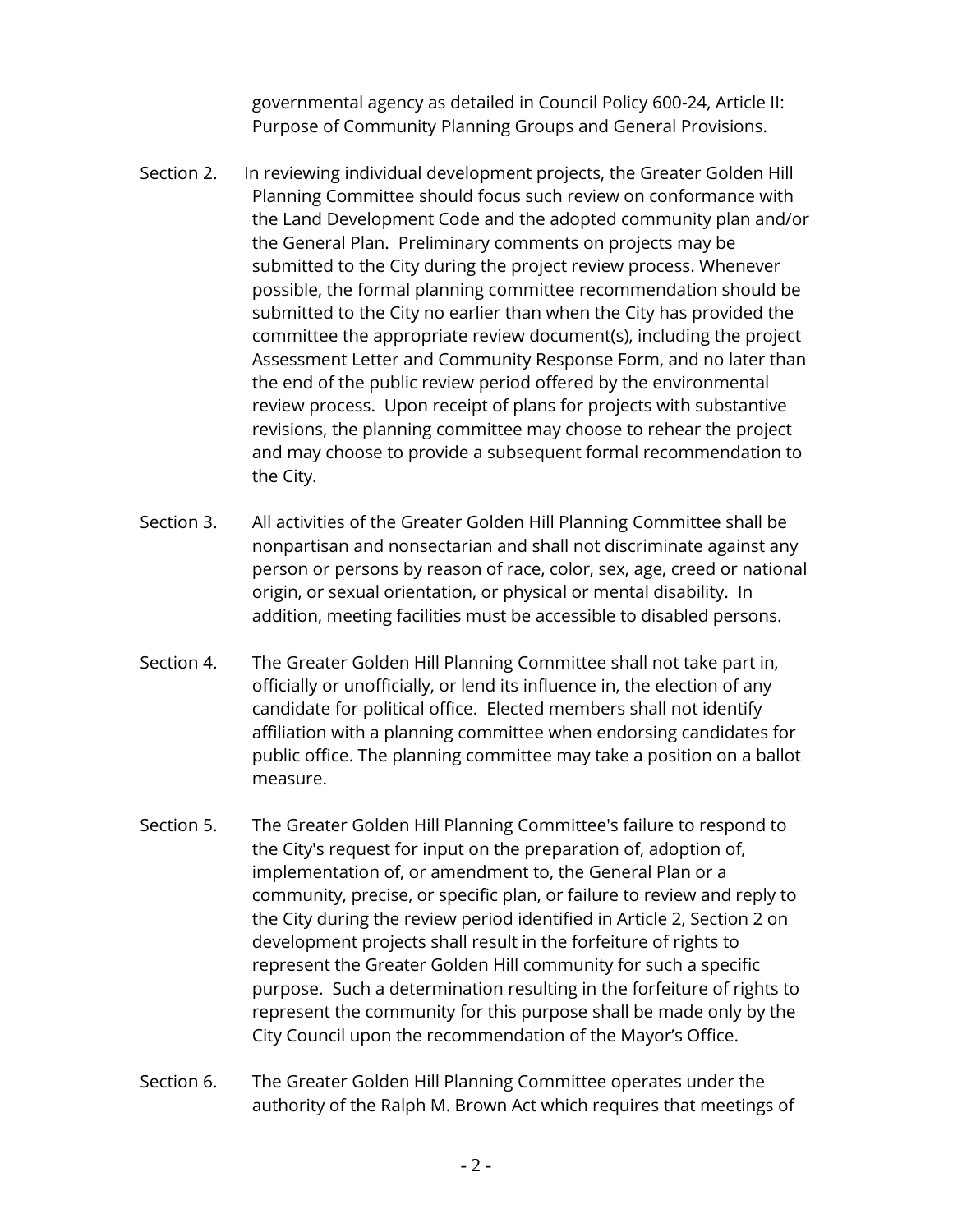the planning committee are open and accessible to the public. In addition, Council Policy 600-24 "Standard Operating Procedures and Responsibilities of Recognized Community Planning Group's" and these bylaws govern the operations of the planning committee. Several provisions of these bylaws constitute Brown Act requirements as outlined in the Policy. Amendments to Council Policy 600-24 will apply to the Greater Golden Hill Planning Committee, as well as to all other community planning groups, even if individual groups' bylaws are not required to be amended with parallel language.

In addition, the Administrative Guidelines provide explanations of the Policy's minimum standard operating procedures and responsibilities of this planning committee. The latest version of *Robert's Rules of Order* is used when the Policy, the Administrative Guidelines, and these bylaws do not address an area of concern or interest.

Section 7. The Greater Golden Hill Planning Committee may propose amendments to these bylaws by two-thirds vote of the voting members of the planning committee. Proposed amendments shall be submitted to the offices of the Mayor and City Attorney for review and approval. Any proposed amendments that are inconsistent with Council Policy 600-24 shall not be approved by the Mayor and City Attorney and shall be forwarded to the City Council President who shall docket the matter for Council consideration. Bylaw amendments are not valid until approved by the City.

## **ARTICLE III Community Planning Committee Organizations**

- Section 1. The Greater Golden Hill Planning Committee shall consist of sixteen elected members to represent the community. These members of the planning committee shall constitute the officially recognized community planning committee for the purpose of these bylaws and Council Policy 600-24.
- Section 2. Council Policy 600-24 requires that elected members of the Greater Golden Hill Planning Committee shall, to the extent possible, be representative of the various geographic sections of the community and diversified community interests.

On the Greater Golden Hill Planning Committee, elected seats are filled by any eligible member as identified below. There is no further restriction on the distribution of the seats among interests in the community.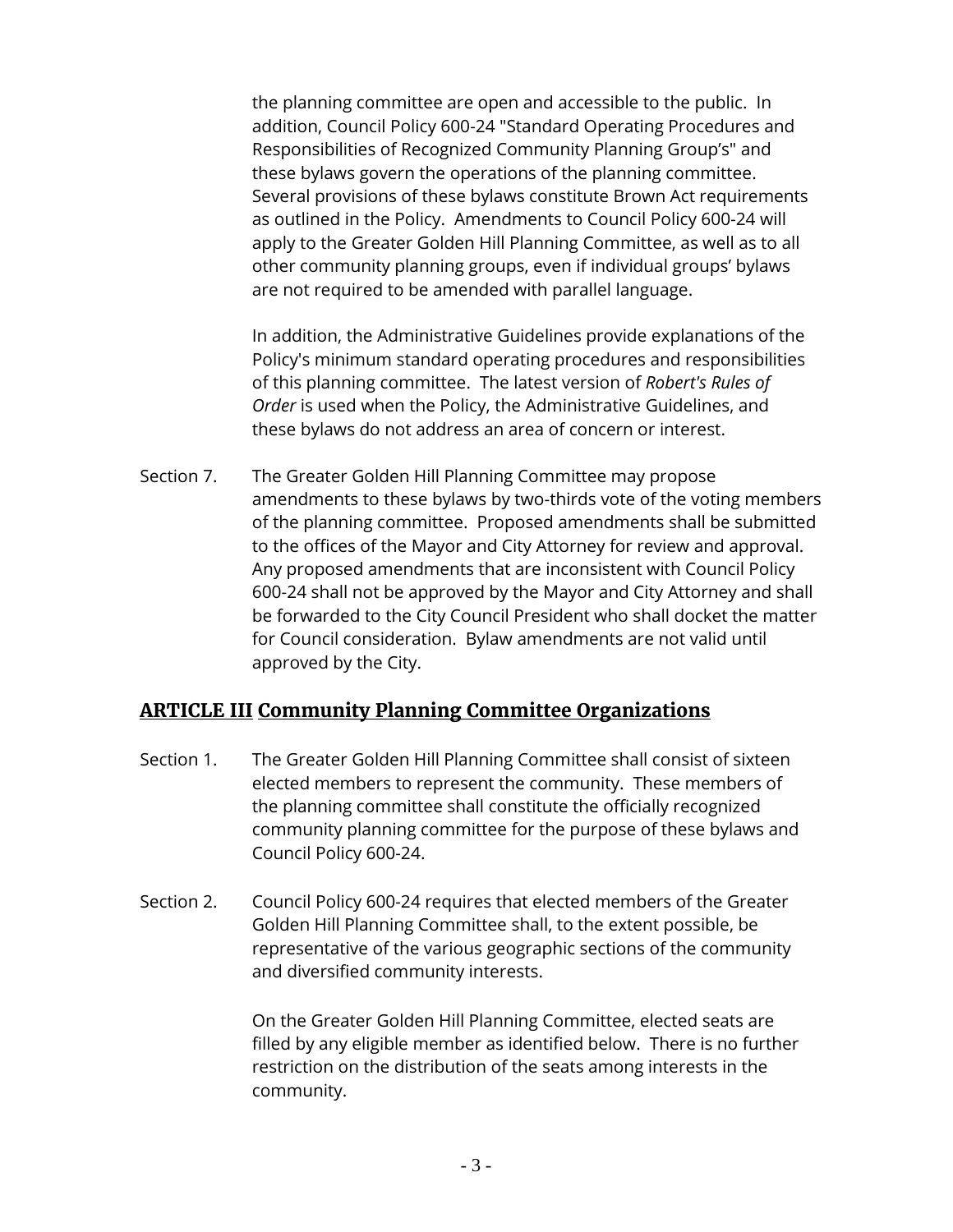Planning committee members shall be elected by and from eligible members of the community. To be an eligible community member an individual must be at least 18 years of age, and shall be affiliated with the community as a:

- (1) property owner, who is an individual identified as the sole or partial owner of record, or their designee, of a real property (either developed or undeveloped), within the community planning area, or
- (2) resident, who is an individual whose primary address of residence is an address in the community planning area, or
- (3) local business person, who is a local business or not-forprofit owner, operator, or designee at a non-residential real property address in the community planning area: only one representative of a particular establishment may hold a seat on the community planning group at one time.

An eligible member of the community may be considered for election to the Greater Golden Hill Planning Committee by demonstrating that they meet the above qualifications (to be an eligible member of the community) as well as having attended a minimum of two of the preceding twelve planning committee meetings in advance of the February report to the planning committee by the Elections Representative. Documentation shall be provided to the Elections Representative in advance of the February meeting. Reference to the meeting sign in sheets maintained by the planning committee is the easiest way to document this attendance requirement.

 Once eligibility to vote is established, an individual remains an eligible member of the community until a determination is made that the individual does not meet the planning committee's criteria and formal action is taken by the planning committee. However, the Greater Golden Hill Planning Committee shall require proof of eligibility during elections.

Section 3. Members of the Greater Golden Hill Planning Committee shall be elected to serve for fixed terms of two years from April through March with expiration dates during alternate years to provide continuity within the committee.

> No person may serve on the planning committee for more than four consecutive terms, not including partial terms.

The four-term limit refers to total maximum consecutive terms of service time, not to individual seats held.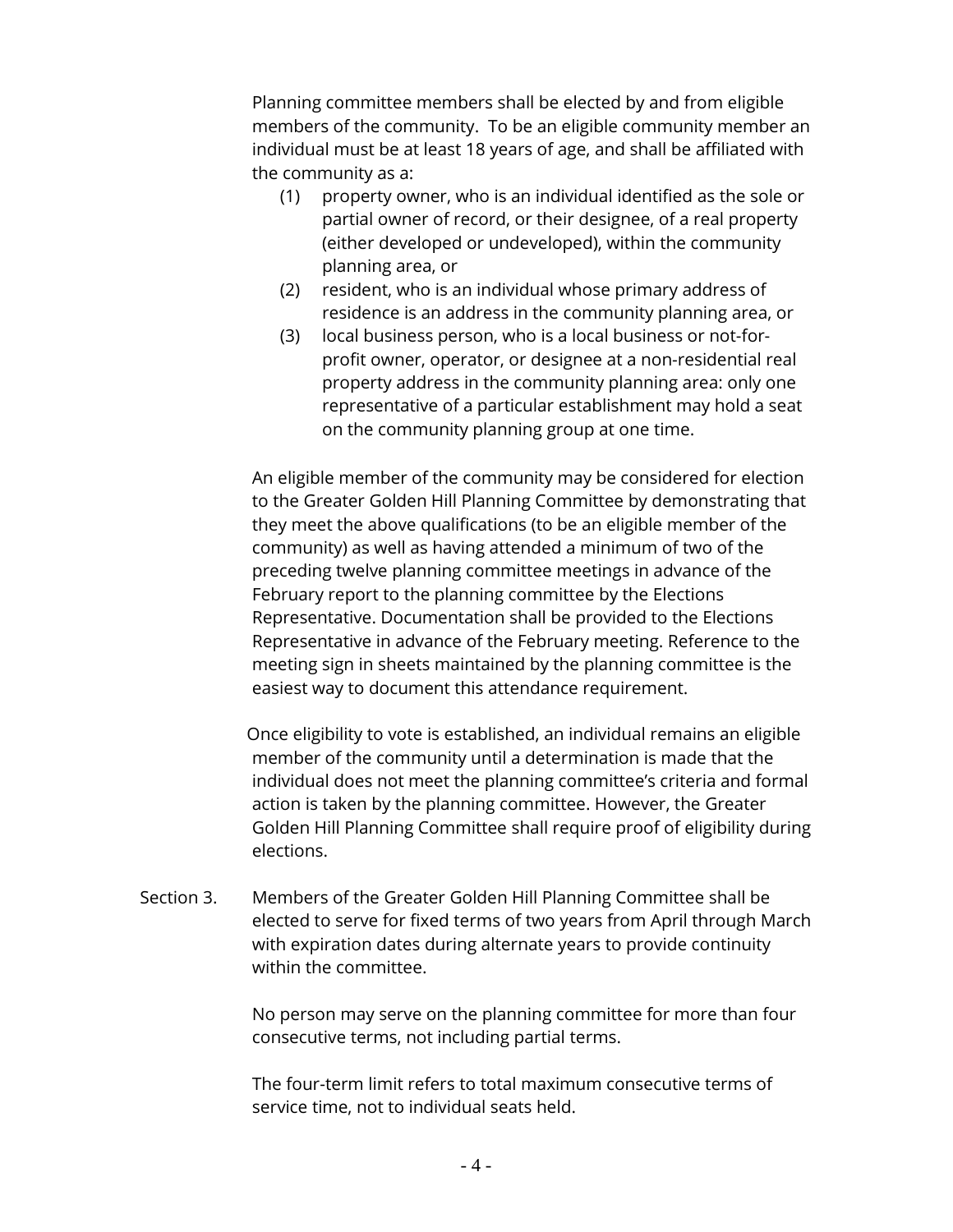After a one-year break in service as a planning committee member, an individual who had served for four consecutive terms shall again be eligible for election to the planning committee.

The planning committee will actively seek new members to the extent feasible. If not enough new members are found to fill all vacant seats the planning committee may retain some members who have already served for four consecutive terms to continue on the planning committee without a break in service. Refer to Council Policy 600-24 Article III, Section 4 for further clarification.

- Section 4. A member of the Greater Golden Hill Planning Committee must retain eligibility during the entire term of service.
- Section 5. A member of the Greater Golden Hill Planning Committee found to be out of compliance with the provisions of Council Policy 600-24 or the planning committee's adopted bylaws risks loss of defense and indemnification [legal protection and representation] pursuant to Ordinance No. O-19883 NS, and any future amendments thereto.
- Section 6. Some provisions of these bylaws constitute requirements under the Brown Act, as outlined in Council Policy 600-24. A member of the Greater Golden Hill Planning Committee who participates in a meeting of the planning committee where actions are alleged to have been in violation of the Brown Act may be subject to civil or criminal consequences.

## **ARTICLE IV Vacancies**

Section 1. The Greater Golden Hill Planning Committee shall find that a vacancy exists upon receipt of a resignation in writing from one of its members or upon receipt of a written report from the planning committee's Elections Representative reporting the third consecutive absence or fourth absence in the twelve (12) month period of April through March each year, of a member(s) from the planning committee's regular meetings.

> A vacancy may also exist following a vote of the community planning group as described in Article III, Section 5 of Council Policy 600-24 related to ineligibility, or following conclusion of a member-removal process conducted under Article IX of the Policy, or due to adopted bylaws violations.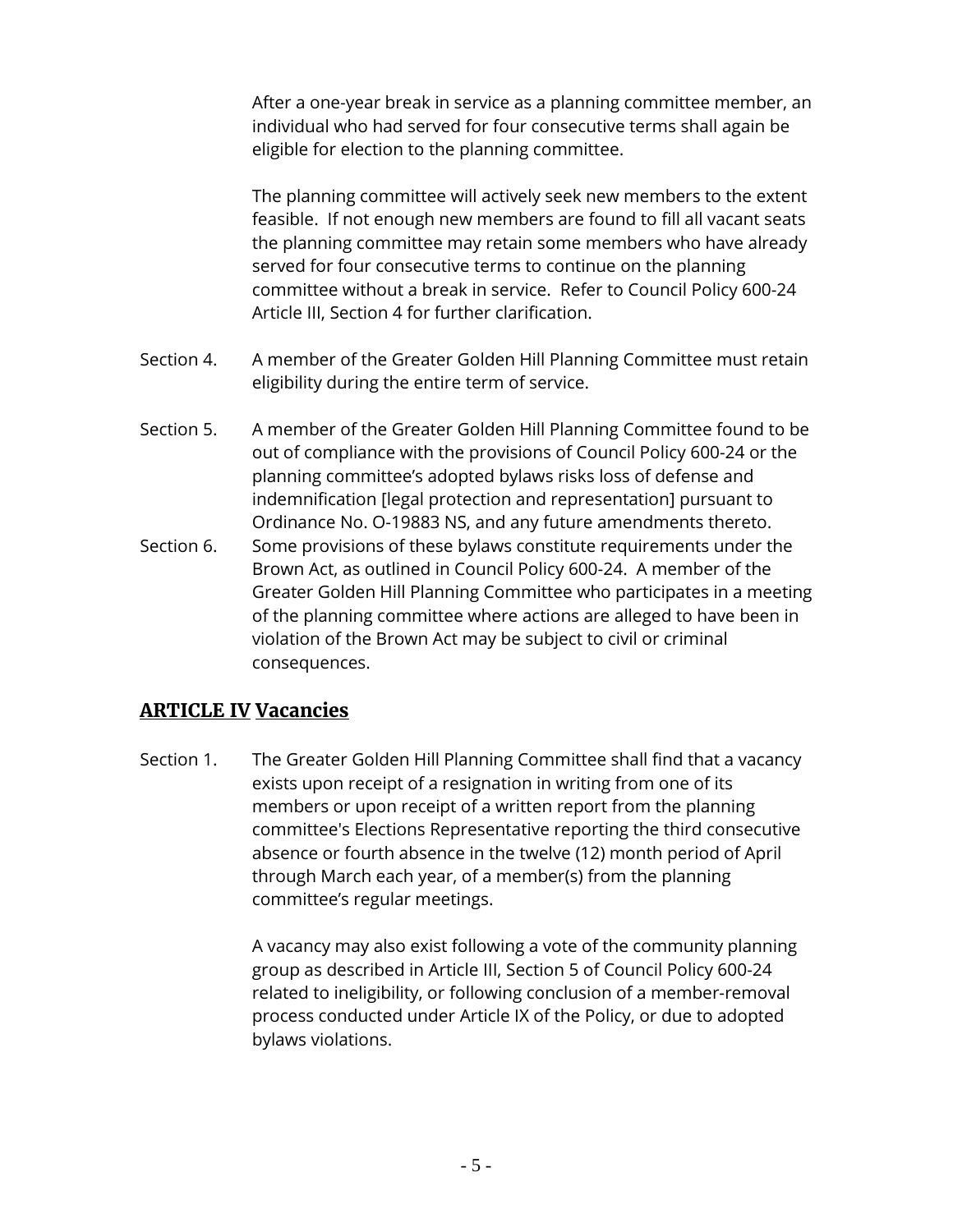Section 2. Vacancies that may occur on the Greater Golden Hill Planning Committee should be filled not later than 120 days following the date of the determination of the vacancy. The term of office of any member filling a vacancy shall be for the balance of the vacated term.

> The Greater Golden Hill Planning Committee shall fill vacancies at the time the vacancies are declared Vacancies shall be filled by selection by planning committee members at the time the vacancies are declared. A single vacancy that occurs on the Committee shall be filled by a vote of Committee members by majority vote. The vote shall either be a voice vote or, if a written vote, the results of the vote, including which member voted for or against, or for which candidate, shall be announced and recorded in the minutes.

> Two or more concurrent community planning group vacancies shall be filled by a vote of all eligible members of the community by secret written ballot.

Section 3. When the Greater Golden Hill Planning Committee is unable to fill a vacancy within 120 days, as specified above, and the planning committee has more than twelve members, a search for a new member should continue, however either the seat may remain vacant until the next planning committee election, or these bylaws may be amended to permit decreased membership to a minimum of twelve members. If the determination of the vacancy is made within 90 days of the annual March election, candidates may be sought, and the position may be filled, as part of the election process.

> If a vacancy remains for more than 60 days from the time a vacancy is declared, and there are less than twelve elected planning committee members in good standing, the planning committee shall report in writing the efforts made to fill the vacancy to the City. If, after 60 additional days, the planning committee membership has not reached 12 twelve members, the planning committee will be deemed inactive until it has attained at least twelve members in good standing.

#### **ARTICLE V Elections**

Section 1. General elections of Greater Golden Hill Planning Committee members shall be held during the month of March in accordance with the adopted elections procedures found in this Article, Section 5.

> The Greater Golden Hill Planning Committee's general elections shall be held annually.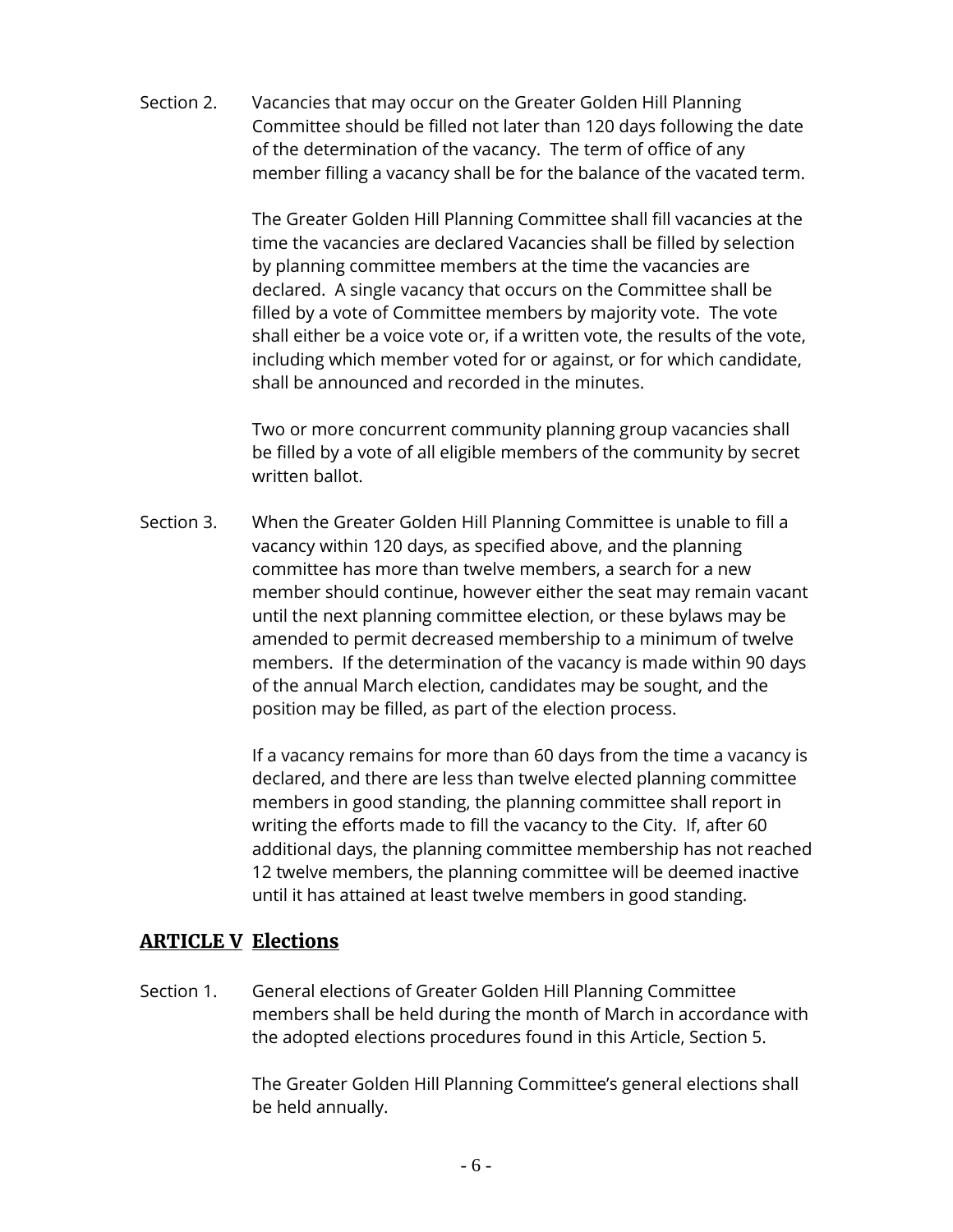The deadline to qualify for candidacy in the March general election shall be prior to the February noticed regular or special meeting of the full planning committee membership preceding the election. The planning committee's Election Representative shall be identified no later than January and shall begin soliciting eligible community members to become candidates. Their selection shall be by the Chair, and they shall be a member of the planning committee in good standing, whose seat is not up for election that March, and this selection shall be announced to the planning committee at a regular meeting. They shall continue in this position at the will of the planning committee and/or until they resign from the position or leave the planning committee.

In February, the Elections Representative shall present to the planning committee a complete list of interested candidates collected up to that point in time. Candidates may be added at the February meeting. A candidate forum may be advertised and held at the February meeting.

The Elections Representative shall also have duties all year long, mainly tracking meeting attendance, both for certifying qualification for filling vacancies, as well as informing the planning committee if a member has not met attendance requirements per these by laws, in addition to duties directly associated with the annual March election.

In order to be a candidate in the March election, an eligible member of the community [see Article III, Section 2] must have documented attendance at two meetings of the Greater Golden Hill Planning Committee's last twelve (12) meetings prior to the February regular meeting preceding the election.

Section 2. The Greater Golden Hill Planning Committee shall make a good faith effort to utilize means appropriate to publicize the planning committee's eligibility requirements for candidacy and the upcoming elections.

> In the election process, the planning committee shall seek enough new candidates to exceed the number of seats open for election in order to allow those who have served for four consecutive terms to leave the committee for at least one year.

The Greater Golden Hill Planning Committee holds its annual election concurrent with but separate from the March regular meeting.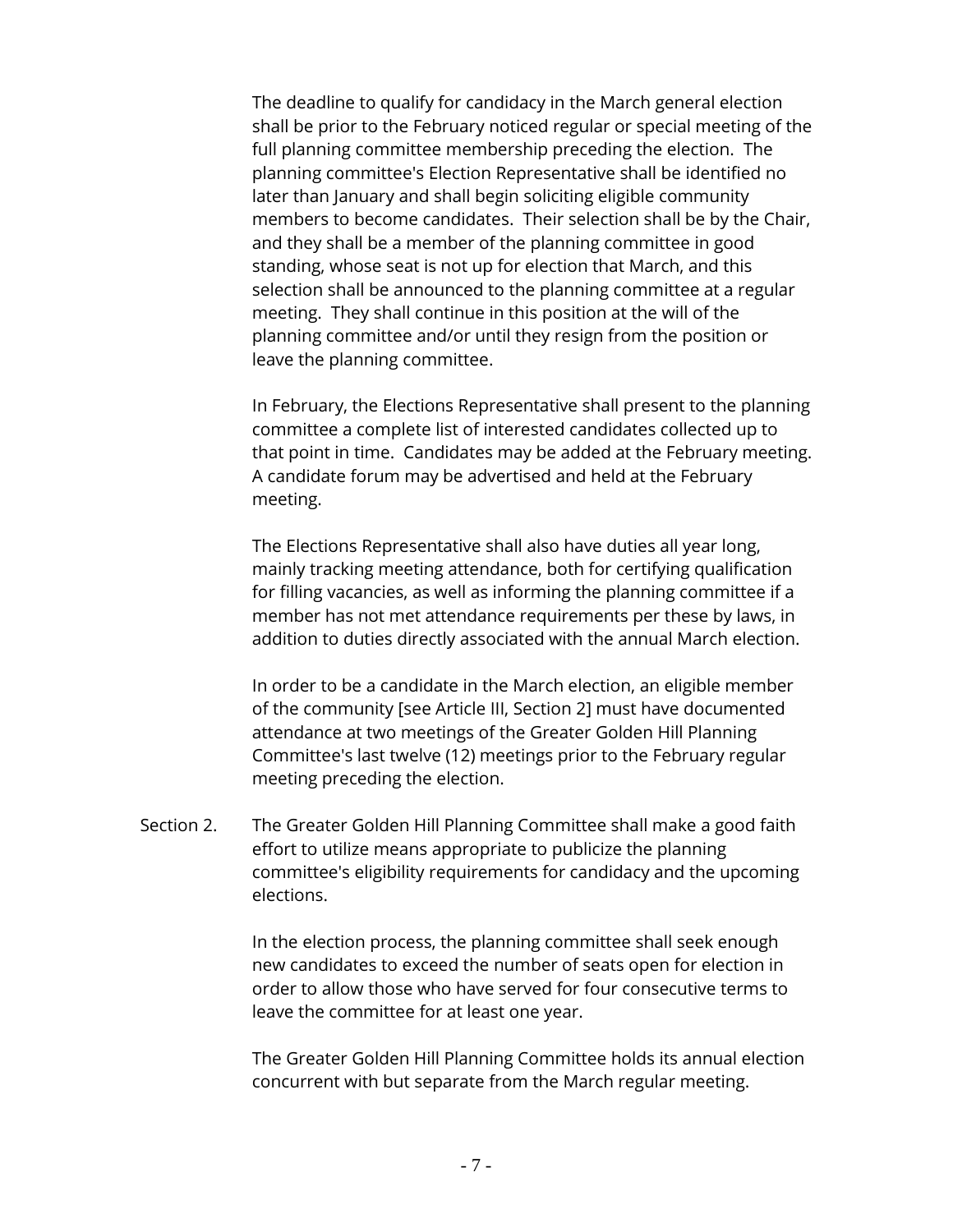The Greater Golden Hill Planning Committee will require proof of identity of those eligible community members who are seeking to vote in the election. The planning committee shall reasonably ensure that voting is only by eligible members of the community.

The ballot presented to eligible community members to vote will clearly identify how many candidates can be selected and which candidates, if any, must receive a 2/3 majority of the vote due to service beyond four consecutive terms of service.

The Greater Golden Hill Planning Committee's policy related to writein candidates is that write-in candidates are allowed. If it is later determined that the write-in candidate is ineligible, any vote cast for an ineligible write-in candidate is an invalid vote and will not be counted.

- Section 3. Voting to elect new community planning group members shall be by secret written ballot. Proxy voting for elections is not allowed under any circumstances. Development and promotion of "slates" of candidates is contrary to the intent of Council Policy 600-24 and is not allowed.
- Section 4. The Greater Golden Hill Planning Committee's election becomes final after announcing the election results at the conclusion of the noticed regular March monthly planning committee meeting. The Chair is responsible for preparing, certifying and forwarding the election report to the City. New members shall be seated in April at the start of the regular meeting in order to allow their full participation as elected members at the April planning committee meeting.

Any challenge to the election results must be filed with the chair or the Elections Representative in writing within 24 hours of the counting of the ballots in order to allow enough time to resolve the issue.

- Section 5. This Section contains all additional Elections policies and procedures of the Greater Golden Hill Planning Committee:
	- (a) Elections are held on the 2nd Wednesday of March. Polls will open at 5:30 pm. The election will be outside the meeting.
	- (b) The Greater Golden Hill Planning Committee will publicize elections and candidate eligibility: the Committee will utilize the City website and City's e-mail list; there will be outreach via community bulletin board(s); and outreach to members of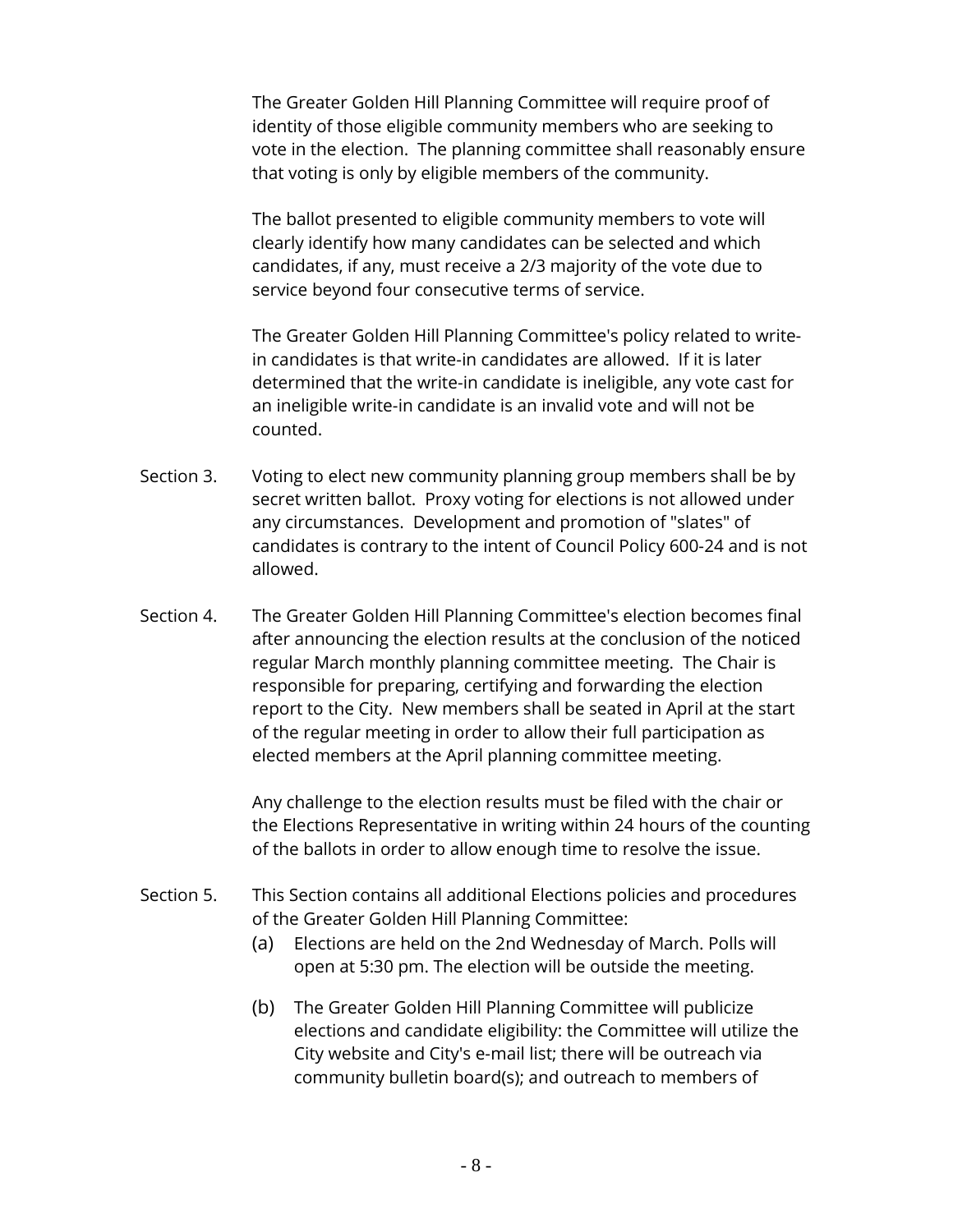community organizations such as the Community Development Corporation and South Park Business Group.

- (c) The Greater Golden Hill Planning Committee will have a designated Elections Representative for managing the process. The Poll location will be the regular March meeting location. Ballots will be handled by secret ballot. There will no other voting location.
- (d) Candidates must identify themselves at the February meeting of the Committee. The Elections Representative will verify candidates' eligibility in order to place them on the ballot. If an interested candidate in unable to attend the February meeting, contact with the Elections Representative, or the Chair, in advance of the meeting will be an acceptable alternative, and they must verify their eligibility as well as their interest in advance. However, attendance is strongly encouraged.
- (e) Voter and candidacy eligibility (for resident and property owner) will be verified by one of the following: a valid California driver's license or California identification card, property tax statement, or utility bill identifying residency in Greater Golden Hill (P.O. Box addresses are not accepted and do not establish eligibility). If representing a local business owner or not-for-profit entity/organization, written verification of status as owner, operator or designee is needed. Write-in candidates must provide proof of eligibility prior to being seated in the planning committee.
- (f) There shall be no electioneering at the polling place during the election. At least one member of the community and one current member of the Greater Golden Hill Planning Committee who is not up for re-election shall be assigned to carry out the following tasks:
	- (1) Verify eligibility before secret ballots are deposited in the ballot box;
	- (2) Manage the polling station;
	- (3) Tally the votes;
	- (4) Announce the election results to the Chair prior to adjournment of the March planning committee meeting; and,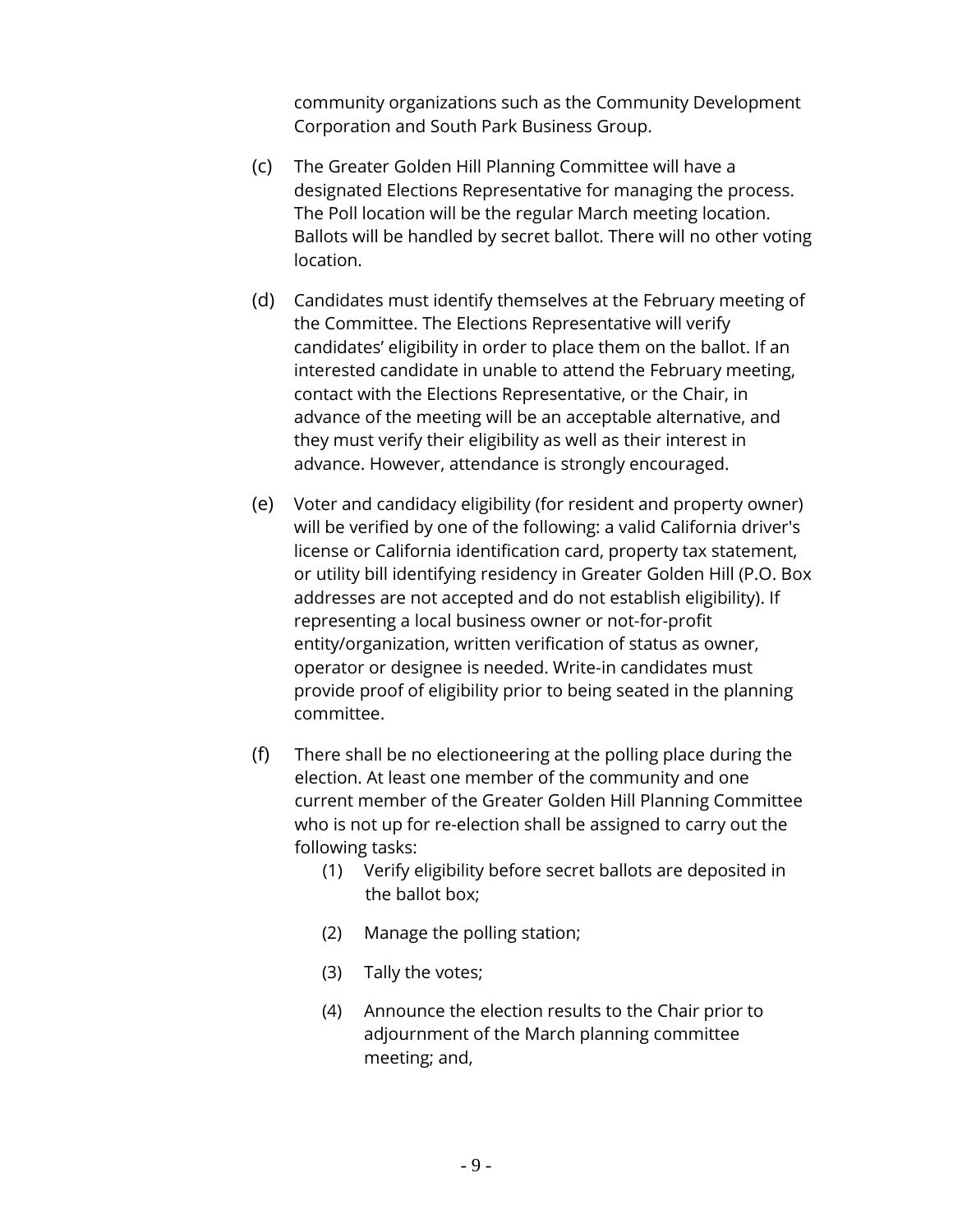(5) In the event of a tie, a coin-toss will be used to decide the election results for that seat.

Selection of this team will be the responsibility of the Elections Representative, who shall not participate themselves if they appear on the ballot.

The Chair will announce the result of the election, and the 24 hour period for contesting the election. If no challenge is received, then the results become final and will be certified by the planning committee Chair and forwarded to the City. New members will be seated at the regular April meeting, upon introduction by the Chair.

- (g) If a challenge is received, the Elections Representative will immediately review the challenge to determine if there is any substance to the challenge (based on inconsistency with procedures in Council Policy 600-24 and/or adopted planning committee bylaws) and provide their findings to the chair. The chair shall convene an ad hoc subcommittee composed of the Elections Representatives and planning committee officers whose names are not on the ballot for the contested election. The subcommittee will determine either that:
	- (i) There is no substance to the challenge and the provisional election results are final and new members can be seated in April; or
	- (ii) There is substance to the challenge and a remedy is necessitated which could include declaring a seat vacant and determining how to fill it, or declaring a new election as needed.
- (h) A "termed- out" member without a one year waiting period (as specified in Council Policy 600-24) may be elected or appointed to fill a vacant seat provided there are not enough candidates without this potential limitation eligible to serve, and their selection will not cause planning committee membership to exceed twenty-five percent of elected members who have served four consecutive terms. Members selected for these seats need to receive at least a 2/3rds majority of votes cast.
- (i) Confidential ballots shall be kept secured by the planning committee Elections Representative until any challenge has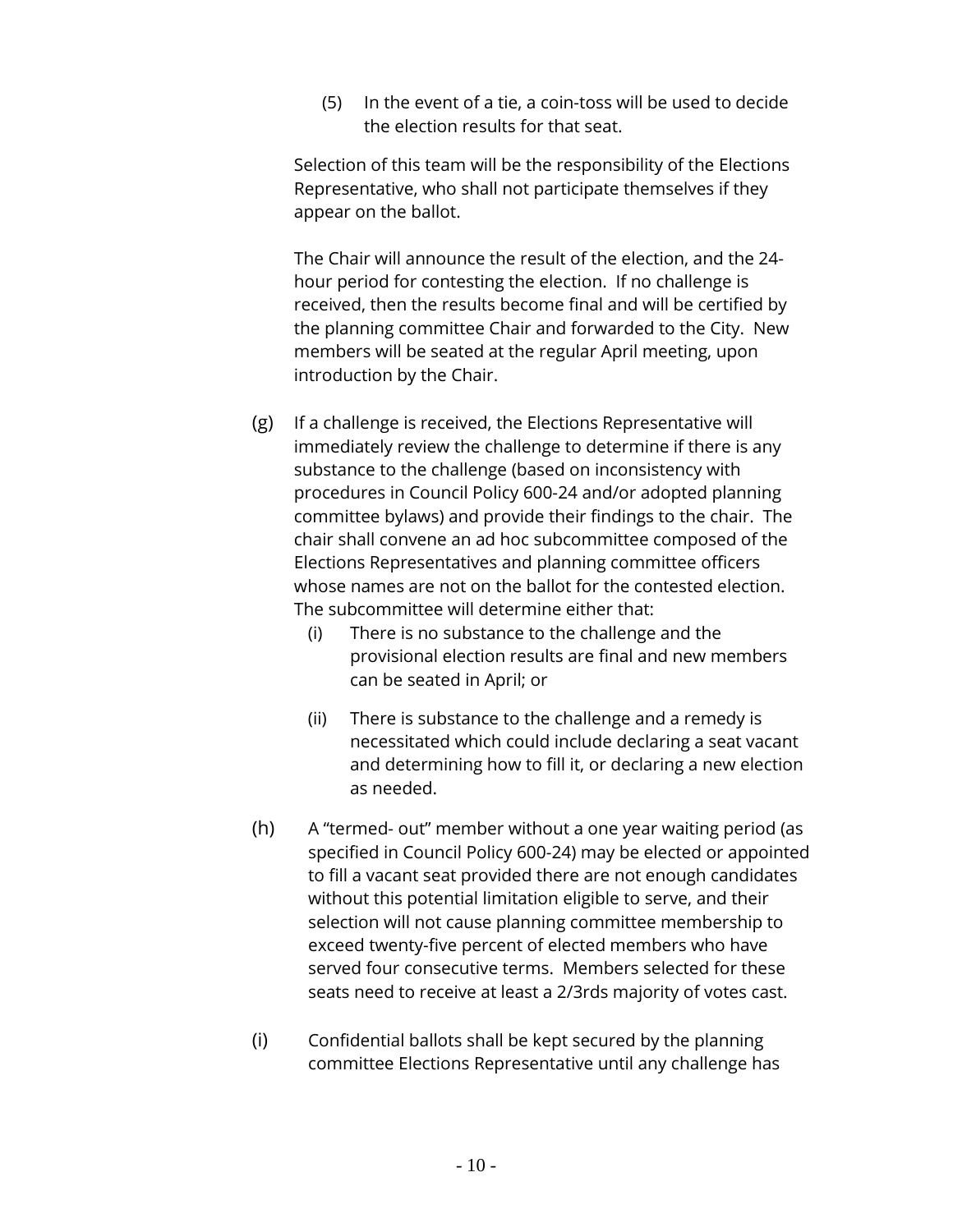been resolved, or until the next regular meeting, and then shredded.

## **ARTICLE VI Community Planning Committee and Planning Committee Member Duties**

Section 1. It is the duty of the Greater Golden Hill Planning Committee to cooperatively work with the City throughout the planning process, including but not limited to the formation of long-range community goals, objectives and proposals or the revision thereto for inclusion in a General or Community Plan.

> It is the duty of all planning committee members to conduct official business of the planning committee in a public setting. It is recognized that the officers of the planning committee may oversee administrative business of the planning committee, such as the assembling of the draft agenda, in preparation for public discussions. However, all substantive discussions about agenda items or possible committee positions on agenda items shall occur at the noticed planning committee meetings.

It is the duty of a planning committee as a whole, and of each individual member, to refrain from conduct that is detrimental to the planning committee or its purposes under Council Policy 600-24. No member shall be permitted to disturb the public meeting so as to disrupt the public process as set forth on the planning committee's agenda.

Section 2. (a) Meeting Procedures

It shall be the duty of each member of the Greater Golden Hill Planning Committee to attend all regularly scheduled planning committee meetings.

(i) REGULAR AGENDA POSTING - At least 72 hours before a regular meeting, the agenda containing a brief general description of each agenda item shall be posted. The brief general description of each agenda item need not exceed 20 words per item unless the item is complex. The agenda shall also provide notice of the date, time and location of the meeting. The agenda shall be posted in a place freely accessible to the general public and shall include information on how a request for accessible accommodation may be made.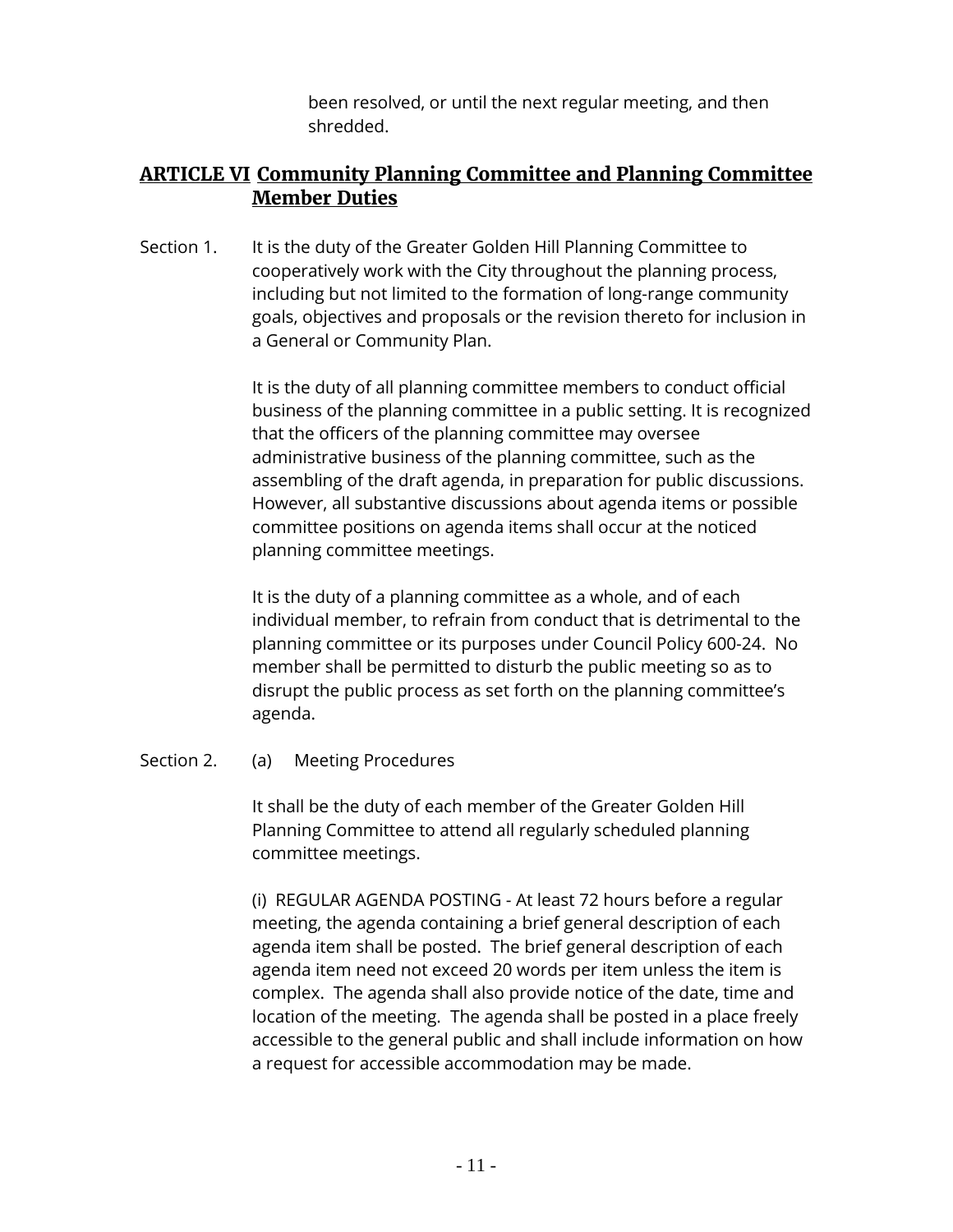The listing of the agenda item shall include the intended action of the planning committee regarding that item [e.g., information item, action item].

The agenda shall be offered to the City for posting on the City's website.

(ii) PUBLIC COMMENT- Any interested member of the public may comment on agenda items during regular or special planning committee meetings. In addition, each agenda for a regular planning committee meeting shall allow for a public comment period at the beginning of the meeting for items not on the agenda but are within the scope of authority of the planning committee. Planning committee members may make brief announcements or reports to the planning committee on their own activities under the public comment section of the agenda. The planning committee may adopt time limits for public comment to ensure operational efficiencies.

(iii) ADJOURNMENTS AND CONTINUANCES – If the Greater Golden Hill Planning Committee does not convene a regularly scheduled meeting, there shall be a copy of the "Notice of Adjournment" of the meeting posted on or near the door of the place where the adjourned meeting was to be held within 24 hours after the time the meeting was to be held.

If a meeting is adjourned because less than a quorum was present, a new regular meeting agenda must be prepared. If a meeting is adjourned because no members of the planning committee were present, the subsequent meeting, if not a regular meeting, must be noticed as if a special meeting.

(iv) CONTINUED ITEMS - If an item is continued from a prior regular meeting to a subsequent meeting more than 5 days from the original meeting, a new agenda must be prepared as if a regular meeting; otherwise the original meeting agenda is adequate.

(v) CONSENT AGENDA - For items to be considered for a "Consent Agenda" all of the following are required:

- (1) A subcommittee of the planning committee has discussed the item at a noticed subcommittee meeting,
- (2) All interested members of the public were given an opportunity to address the subcommittee, and
- (3) The item has not substantially changed since the subcommittee's consideration.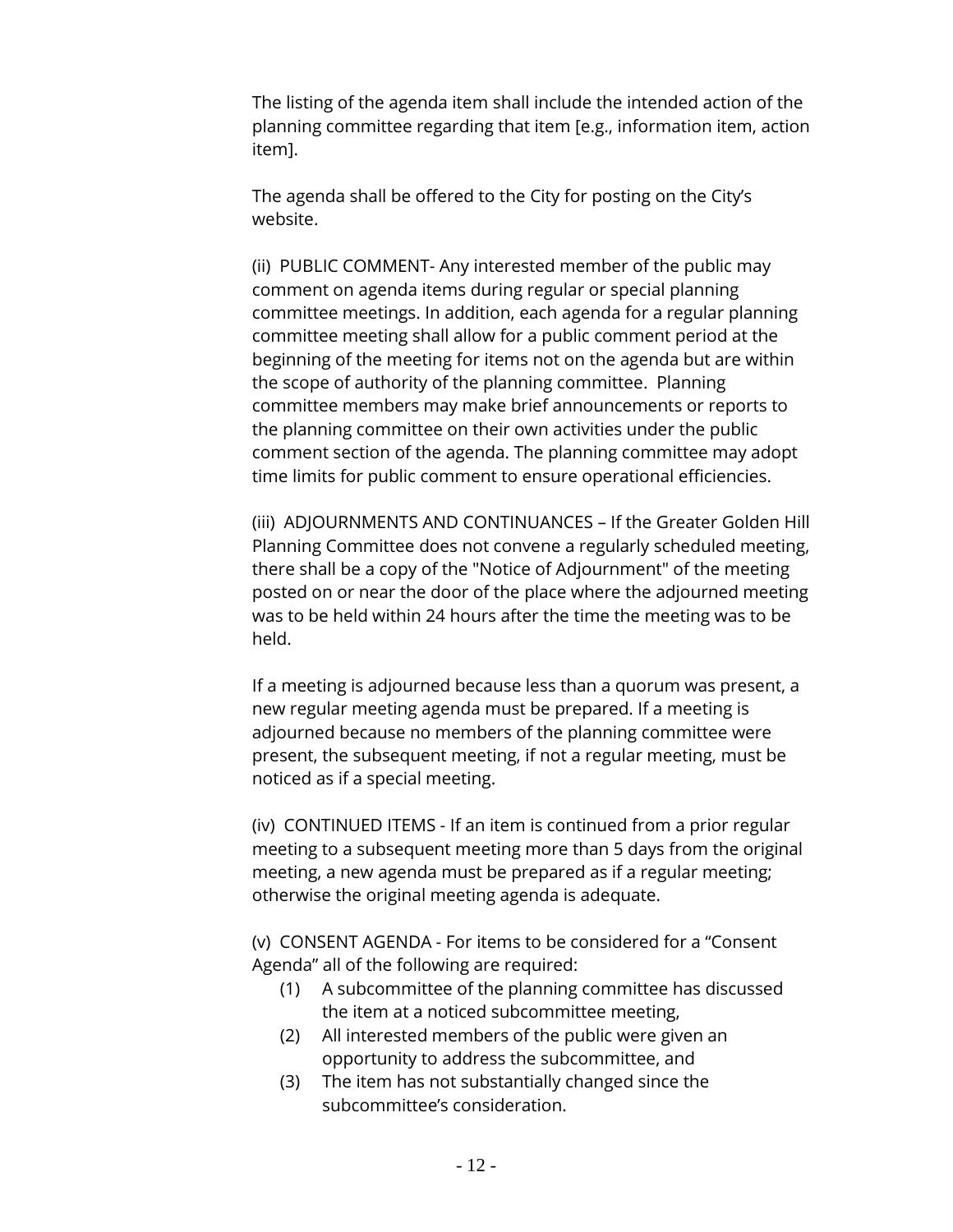The comments of the subcommittee and those made by interested members of the public should be reflected in the minutes of the subcommittee. Any interested member of the public may comment on a consent agenda item. Any interested member of the public may take a consent agenda item off the consent agenda by request.

(vi) QUORUM AND PUBLIC ATTENDANCE - A quorum, defined as a majority of non-vacant seats of a planning committee, must be present in order to conduct business, to vote on projects, and to take actions at regular or special planning committee meetings.

No member of the public shall be required, as a condition of attendance at any meeting of the planning committee, to register or provide any other information. Any attendance list or request for information shall clearly state that completion of such information is voluntary. No member of the public may be charged a fee for admittance.

(vii) DEVELOPMENT PROJECT REVIEW - The Planning Committee may not, as a condition of placing an item on the agenda, require applicants to submit additional information and materials beyond which the applicant has been required to submit as part of the City's project review application process.

When reviewing development projects, the planning group shall allow participation of affected property owners, residents and business establishments within proximity to the proposed development.

The planning group shall directly inform the project applicant or representative in advance each time that such review will take place and provide the applicant with an opportunity to present the project.

(viii) ACTION ON AGENDA ITEMS - An item not noticed on the agenda may be added if either two-thirds of the voting members of the community planning group, or every member if less than two-thirds of the voting members of the group are present, determine by a vote that there is a need to take an immediate action, but only if the need for action came to the attention of the planning committee subsequent to the agenda being posted.

A two-thirds vote of the voting members of the community planning group is required to remove an elected member in accordance with Article IX.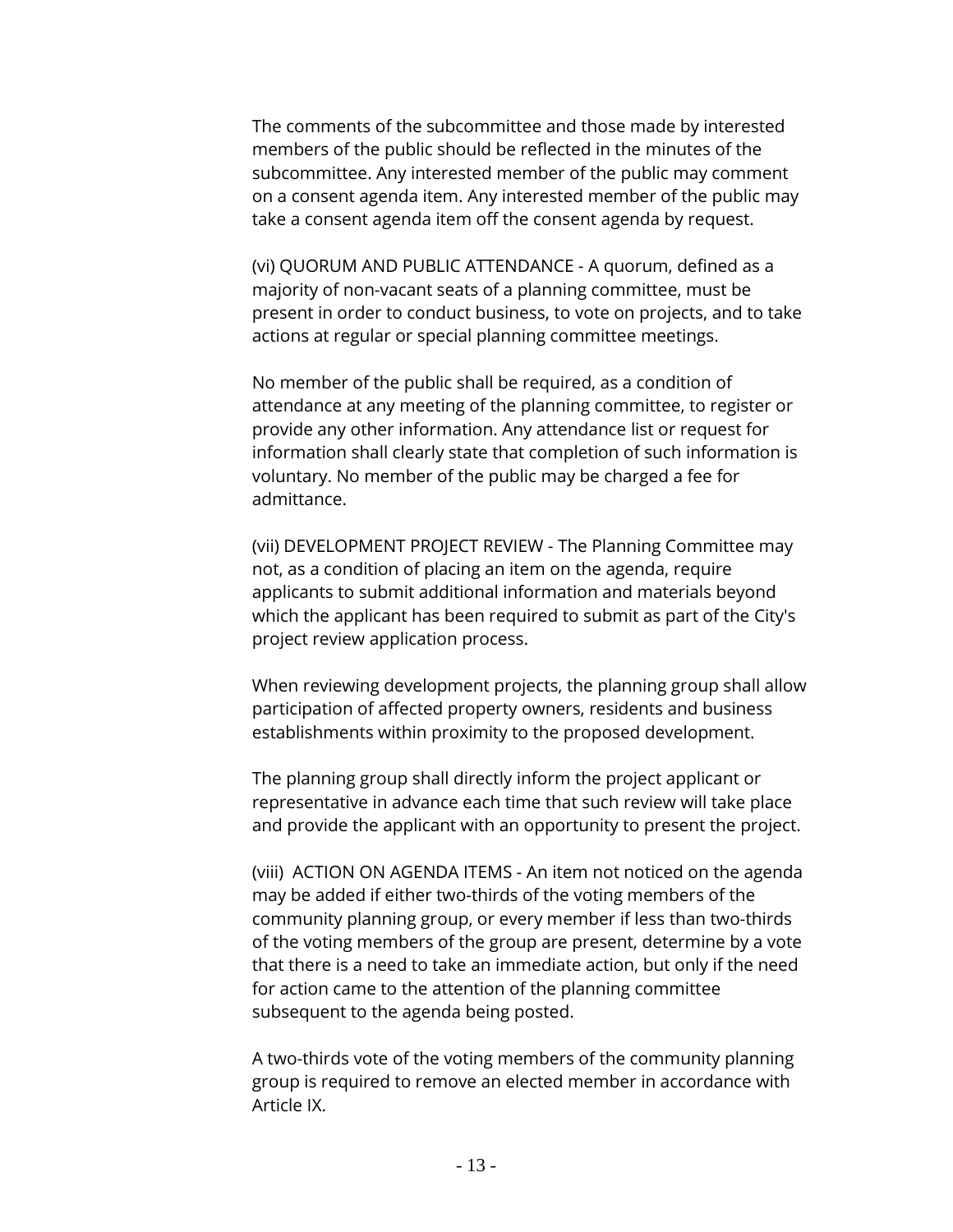Removing a member due to ineligibility in accordance with Article III, Section 2 requires a majority vote of the voting members of the community planning group for the purpose of ratifying the findings presented by the Secretary to the group.

Amendments to adopted bylaws require a two-thirds vote of the voting members of the Great Golden Hill Planning Committee.

A vote to approve a community plan update or a community plan amendment requires a majority vote of the voting members of the community planning group.

All other community planning group actions, including subcommittee votes, only require a simple majority of the voting members of the community planning group in attendance when a quorum is present.

The Greater Golden Hill Planning Committee planning committee's chair fully participates in planning committee discussions and votes on all action items.

The planning committee shall not engage in, or allow, secret ballot or proxy voting on any agenda item. Other methods of absentee voting on agenda items, such as by telephone or by e-mail are also prohibited.

Votes taken on agenda items shall reflect the positions taken by the elected or appointed positions on the planning committee identified in Article III, Section 1 of Council Policy 600-24.

(ix) COLLECTIVE CONCURRENCE - Any attempt to develop a collective concurrence of the members of the Greater Golden Hill Planning Committee as to action to be taken on an item by members of the planning committee, either by direct or indirect communication, by personal intermediaries, by serial meetings, or by technological devices, is prohibited, other than at a properly noticed public meeting.

(x) SPECIAL MEETINGS - The chair of the Greater Golden Hill Planning Committee, or a majority of planning committee members, may call a special meeting. An agenda for a special meeting shall be specified as such, and shall be prepared and posted at least 24 hours before a special meeting. Each member of the planning committee shall receive the written notice of the meeting at least 24 hours before the time of the meeting as specified in the notice unless the member files with the planning committee secretary a written waiver of notice at, or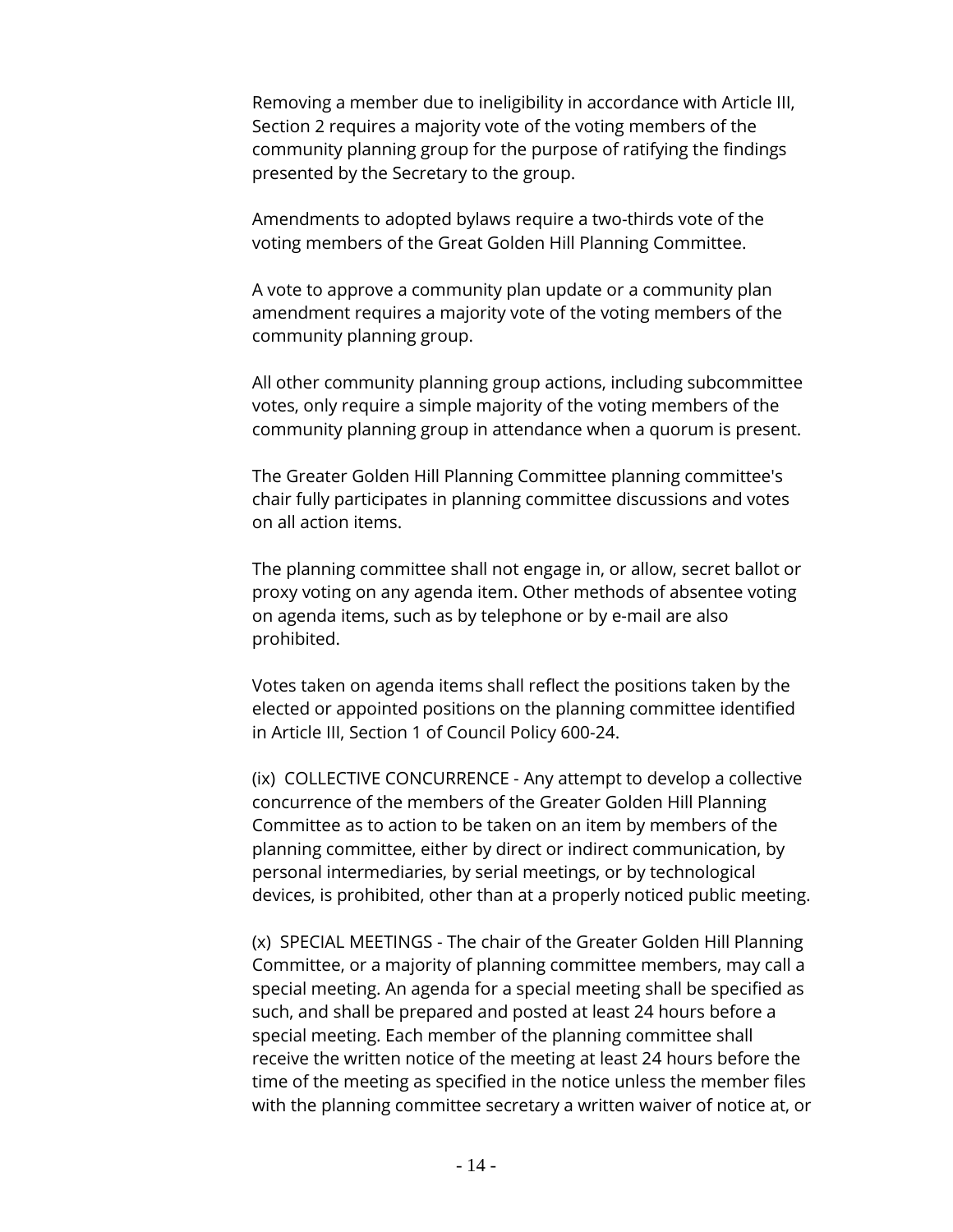prior to the time of, the meeting. Written notice shall be delivered to each local newspaper of general circulation and radio or television station requesting notice in writing at least 24 hours before the time of the meeting. The notice shall identify the business to be transacted or discussed at the meeting. No other business shall be considered at this meeting. Public testimony on agenda items must be allowed; however, the non-agenda public comment period may be waived.

(xi) EMERGENCY MEETINGS – Emergency meetings, requiring no public notice, are called for matters related to public health and safety. These matters are outside of the purview of the Greater Golden Hill Planning Committee and are prohibited under these bylaws.

(xii) RIGHT TO RECORD - Any person attending a meeting of the Greater Golden Hill Planning Committee must be allowed to record or photograph the proceedings in the absence of a reasonable finding by the planning committee that the recording cannot continue without noise, illumination, or obstruction of view that constitutes, or would constitute, a persistent disruption of the meeting.

(xiii) DISORDERLY CONDUCT - In the event that any planning committee meeting is willfully interrupted by a person or committee of persons, so as to make the orderly conduct of the meeting infeasible, the planning committee may first cause removal of the individual or individuals. If that is unsuccessful then the planning committee may order the meeting room cleared and continue in session on scheduled agenda items without an audience, except that representatives of the media shall be allowed to remain. The planning committee may also readmit an individual or individuals who were not responsible for the disruption.

(b) Subcommittees

The Greater Golden Hill Planning Committee may establish standing and ad hoc subcommittees when their operation contributes to more effective discussions at regular planning committee meetings.

(i) STANDING SUBCOMMITTEES - Pursuant to the purpose of the Greater Golden Hill Planning Committee as identified in Article II, Section 1, the planning committee has established the following standing subcommittee: Historic. The Historic subcommittee reviews and makes recommendations on matters pertaining to historic and cultural resources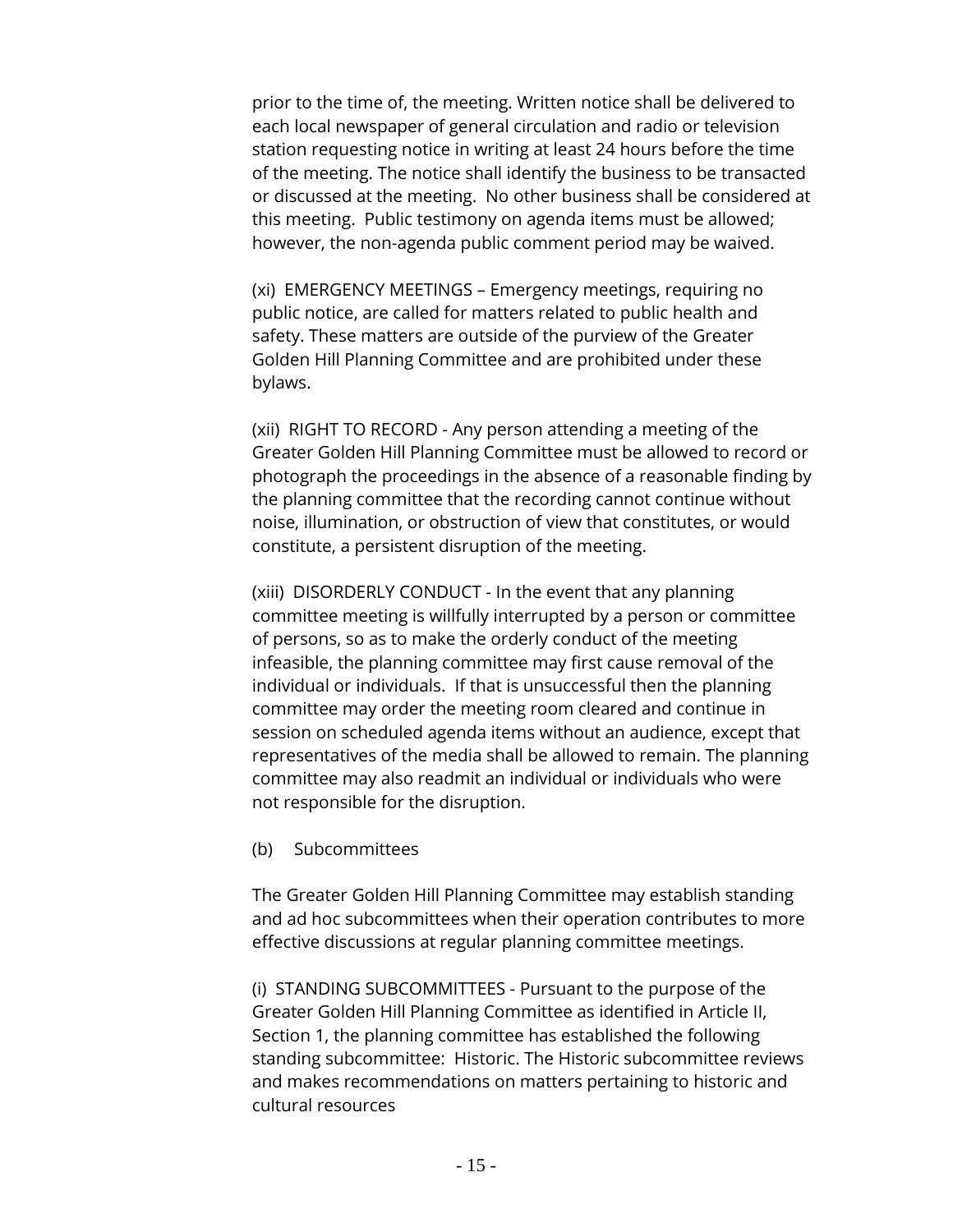Subcommittees will determine their regular meeting schedule and have it published in each regular meeting's agenda. Changes to the published meeting schedule will be noticed as required elsewhere in these bylaws.

(ii) AD HOC SUBCOMMITTEES - Ad hoc subcommittees may be established for finite period of time to review more focused issue areas and shall be disbanded following their review.

(iii) SUBCOMMITTEE COMPOSITION – Subcommittees shall contain a majority of members who are members of the planning committee.

Non-members, who are duly appointed by a planning committee to serve on a subcommittee, may be indemnified by the City in accordance with Ordinance No. O-19883 NS, and any future amendments thereto, provided they satisfy any and all requirements of the Administrative Guidelines.

(iv) RECOMMENDATIONS – Subcommittee recommendations must be brought forth to the full planning committee for formal vote at a noticed public meeting. In no case may a committee or subcommittee recommendation be forwarded directly to the City as the formal recommendation of the planning committee without a formal vote of the full planning committee.

(c) Abstentions and Recusals

(i) RECUSALS - Any member of the Greater Golden Hill Planning Committee with a direct economic interest in any project that comes before the planning committee or its subcommittees must disclose to the planning committee that economic interest, and must recuse from voting and not participate in any manner as a member of the planning committee for that item on the agenda.

(ii) ABSTENTIONS – In limited circumstances, planning committee members may abstain from either voting on an action item, or from participating and voting on an action item. The member must state, for the record, the reason for the abstention.

(d) Meeting Documents and Records

(i) AGENDA BY MAIL - Requests to mail copies of a regular agenda, and any accompanying material, shall be granted. Such materials shall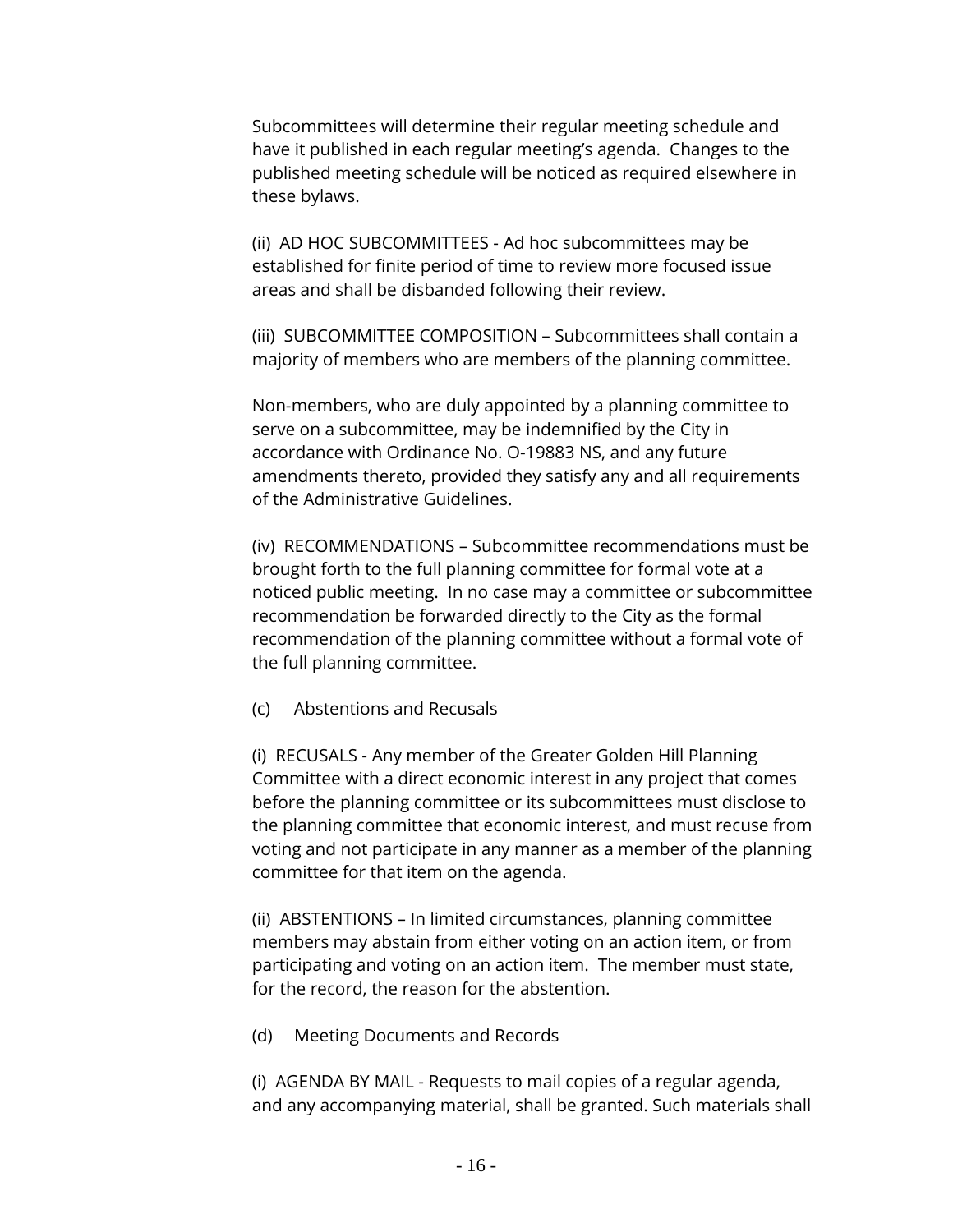be mailed when the agenda is posted, or upon distribution to a majority of the members of the community planning committee, whichever occurs first. A request to receive agendas and materials may be made for each calendar year and such request is valid for that entire year, but must be renewed by January 1 of the following year. A cost-recovery fee may be charged for the cost of providing this service.

(ii) AGENDA AT MEETING - Any written documentation, prepared or provided by City staff, applicants, or planning committee members that is distributed at the planning committee meeting, shall be made available upon request for public inspection without delay. If such material is distributed at the planning committee meeting, then it shall be made available upon request at the meeting. If such material is prepared by someone other than City staff, applicants, or planning committee members, or is received from a member of the public during public testimony on an agenda item, then the material shall be made available for public inspection at the conclusion of the meeting. A cost-recovery fee may be charge for the cost of reproducing any the materials requested by an individual or individuals.

(iii) MINUTES – For each planning committee meeting, a report of Greater Golden Hill Planning Committee member attendance and a copy of approved minutes shall be retained by the planning committee, and shall be available for public inspection. A copy of the draft minutes should be made available for public inspection as soon as possible but no later than the group's next regularly scheduled meeting. The minutes of each planning committee meeting shall include the votes taken on each action item and reflect the names for, against and abstaining when the vote is not unanimous. Recusals shall also be recorded. Minutes should record speakers and public testimony, and whether each project applicant (whose project was subject to planning committee action) appeared before the planning committee. If an applicant did not appear before the planning committee then the meeting minutes must indicate the date when and type of notification (e.g. electronic, telephonic, facsimile) provided to the applicant requesting his or her appearance at the planning committee meeting. A copy of the approved minutes shall be submitted to the City within 14 days after approval by the planning committee.

The Greater Golden Hill Planning Committee is not required to audio or videotape meetings but if recordings are made, they are subject to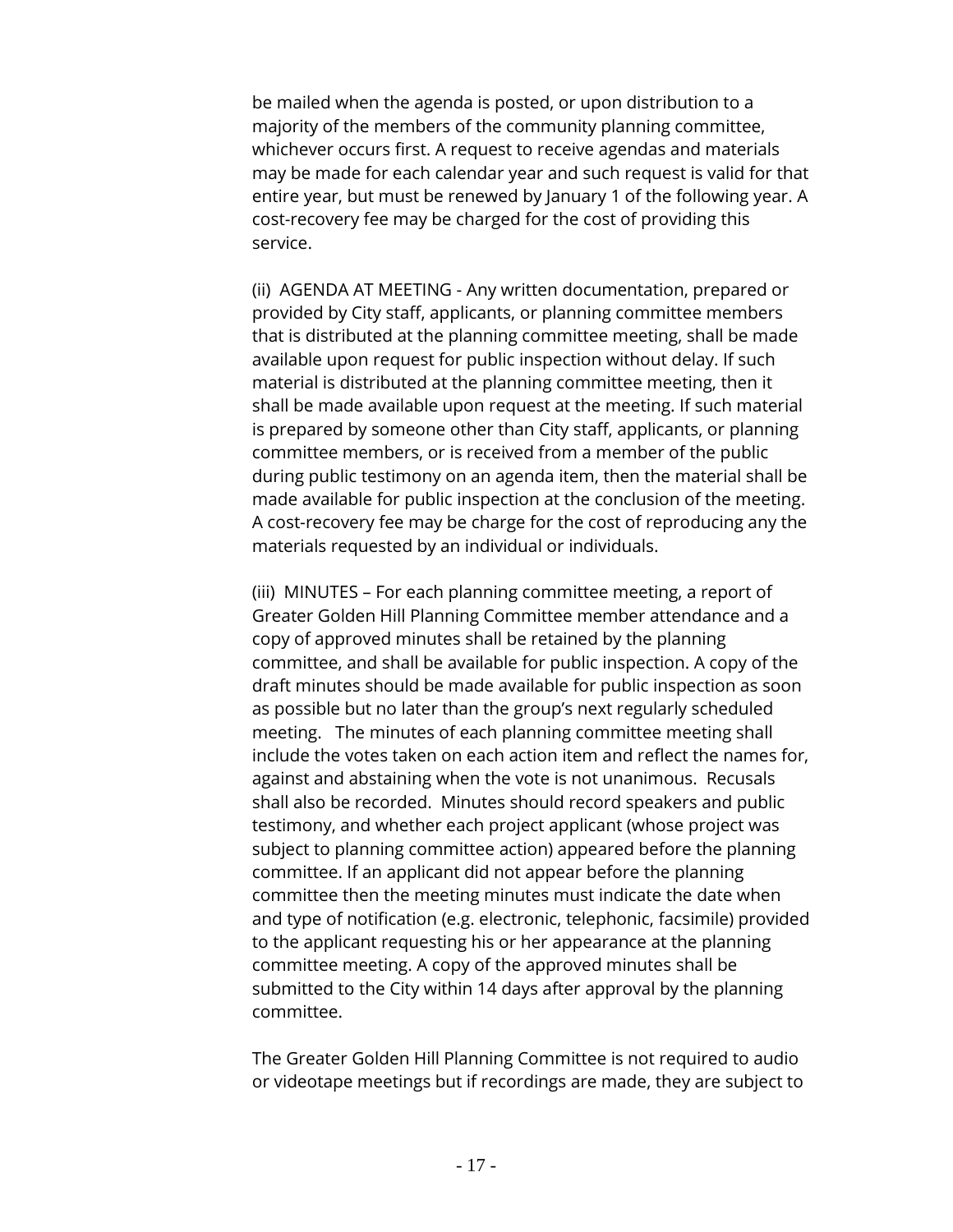a public request to inspect without charge. A cost-recovery fee may be charged for copies of recordings.

(iv) RECORDS RETENTION – Greater Golden Hill Planning Committee records must be retained for public review. Community planning group records are meeting agendas and any other writings that are distributed to at least a majority of the group members in connection with a matter subject to consideration at an open meeting of the group. Community planning group records do not include writings that are required to be submitted to the City in accordance with Council Policy 600-24 to substantiate and document the Greater Golden Hill Planning Committee operation and compliance. The planning committee also receives materials that do not qualify as records. The Administrative Guidelines discuss categories of material that are City records, community planning group records, and nonrecords.

- Section 3. It shall be the duty of the Greater Golden Hill Planning Committee and its members to periodically seek community-wide understanding of and participation in the planning and implementation process as specified in Article II, Section 1. The planning committee shall give due consideration to all responsible community attitudes insofar as these are deemed to be in the best long-range interest of the community at large.
- Section 4. It shall be the duty of the Greater Golden Hill Planning Committee to maintain a current, up-to-date roster of the names, terms, and category/qualifications of planning committee members in its possession, and to forward the current roster, as well as any updates, to the City. The planning group must also submit to the City an annual report of accomplishments for the past 12 months and anticipated objectives for the coming year related to Article II, Section 1 above. Rosters and annual reports constitute disclosable records under the Brown Act.
- Section 5. The Greater Golden Hill Planning Committee may develop a policy for financial contributions from the citizens of the community for the purposes of furthering the efforts of the planning committee to promote understanding and participation in the planning process. However, no membership dues shall be required and no fee may be charged as a condition of attendance at any planning committee meeting. All contributions must be voluntarily made, and no official planning committee correspondence may be withheld based on any individual's desire to not make a voluntary contribution.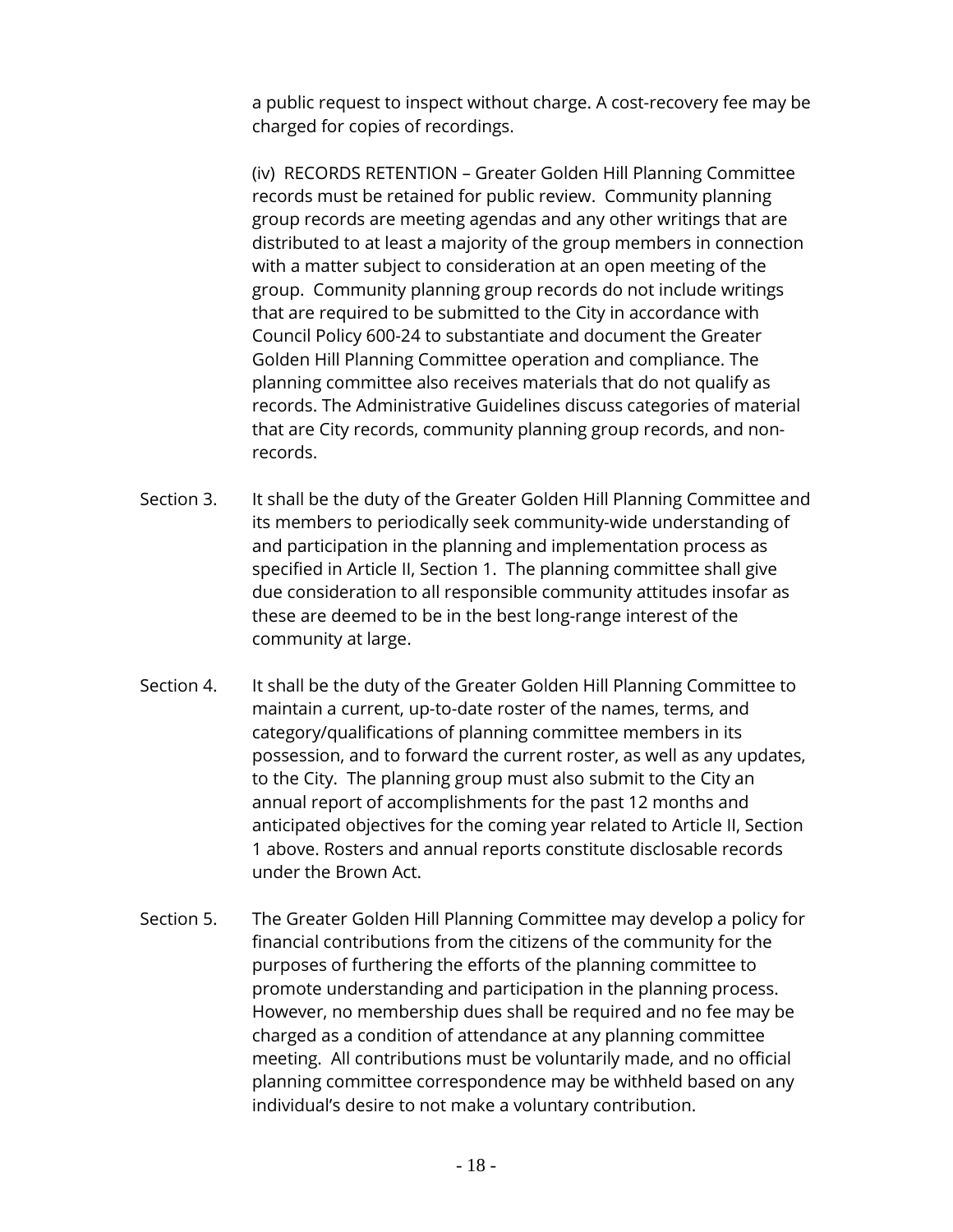Section 6. Each elected Greater Golden Hill Planning Committee member is required to attend an orientation training session administered by the City as part of planning committee and individual member indemnification pursuant to Ordinance No. O-19883 NS, and any future amendments thereto. If it is not possible for a new member to attend the training session as required, or if a new member is seated through a special election or in a month other than March, then the member shall successfully complete the online orientation training.

> As required by O-19883 NS, newly seated planning committee members must complete a basic orientation training session within 60 days of being elected or appointed to a planning committee or the member will be ineligible to serve. The basic orientation training session will be scheduled within 60 days of the last day of March each year to meet this ordinance requirement.

# **ARTICLE VII Planning Committee Officers**

- Section 1. The officers of the Greater Golden Hill Planning Committee shall be elected from and by the members of the planning committee. Said officers shall consist of a Chairperson, Vice Chairperson and Recording Secretary. The length of an officer's term shall be one year, except that no person may serve in the same planning committee office for more than four consecutive terms. After a period of one year in which that person did not serve as an officer that person shall again be eligible to serve as an officer.
- Section 2. Chairperson. The Chairperson shall be the principal officer of a recognized community planning committee and shall preside over all planning committee and community wide meetings organized by the planning committee The Chairperson shall also be responsible for setting regular meeting agendas, being the primary point of contact for the committee, and for committee correspondence.

Appeals of discretionary decisions to the City shall be made by the Chairperson or, if necessary because of direct economic interest or absence, by a designee identified to appeal that particular action on behalf of the planning group.

Section 3. Vice Chairperson. In the absence of the Chairperson, the Vice Chairperson shall perform all the duties and responsibilities of the Chairperson. In addition, the Vice Chairperson shall be responsible for identification of those planning committee members that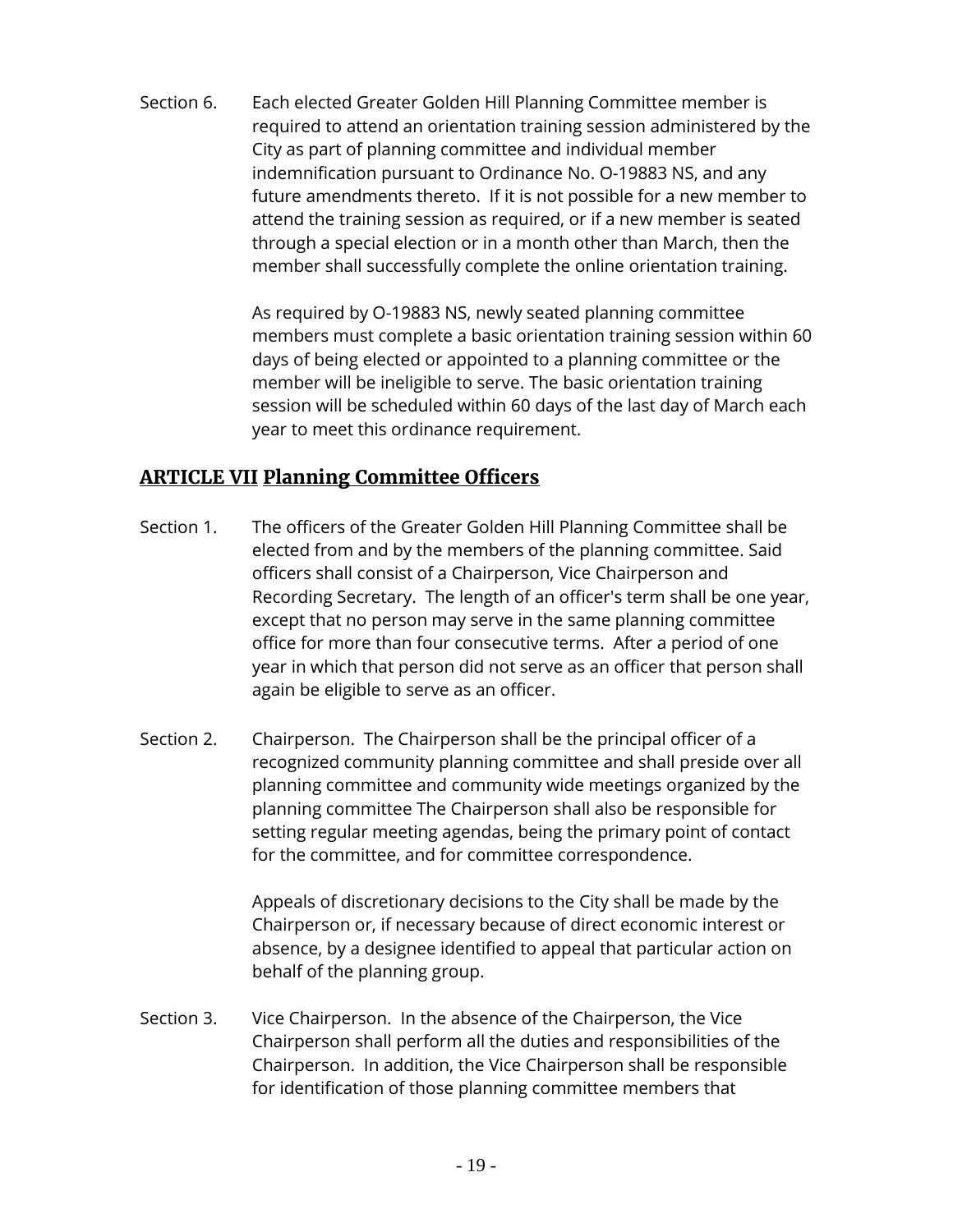constitute a quorum, who vote on an action item, and who may abstain or recuse and the reasons. In the absence of the Chairperson, the Vice Chairperson shall assign these duties to another committee member.

- Section 4. Recording Secretary. The Secretary shall be responsible for recording the planning committee's correspondence, attendance records, and minutes and actions [including identification of those planning group members that constitute a quorum, who vote on an action item, and who may abstain or recuse and the reasons], and shall assure that planning committee members and members of the public have access to this information. The Recording Secretary may take on these responsibilities or may identify individuals to assist in these duties.
- Section 5. The Chairperson shall be a recognized community planning committee's representative to the Community Planners Committee (CPC). However, by majority vote of the planning committee, a planning committee member other than the chair may be selected as the official representative to CPC with the same voting rights and privileges as the chair. Designation of a member other than the chair for either representative, as well as for the planning committee's alternate to CPC shall be forwarded in writing to the staff representative to CPC prior to extension of voting rights and member attendance.
- Section 6. The Greater Golden Hill Planning Committee officers and representatives to the CPC shall promptly disseminate to all elected planning committee members pertinent information that is received by the planning committee regarding its official business.

## **ARTICLE VIII Planning Committee Policies and Procedures**

Section 1. The Greater Golden Hill Planning Committee bylaws incorporate policies and procedures directed by Article I through VII of Council Policy 600-24. These bylaws also contain some policies and procedures recommended in Article VIII of Council Policy 600-24 Any procedures found in exhibits have the same effect as if they were incorporated directly into Articles I through VII of the bylaws. They are separated into exhibits for ease of understanding.

## **ARTICLE IX Rights and Liabilities of Recognized Community Planning Committees**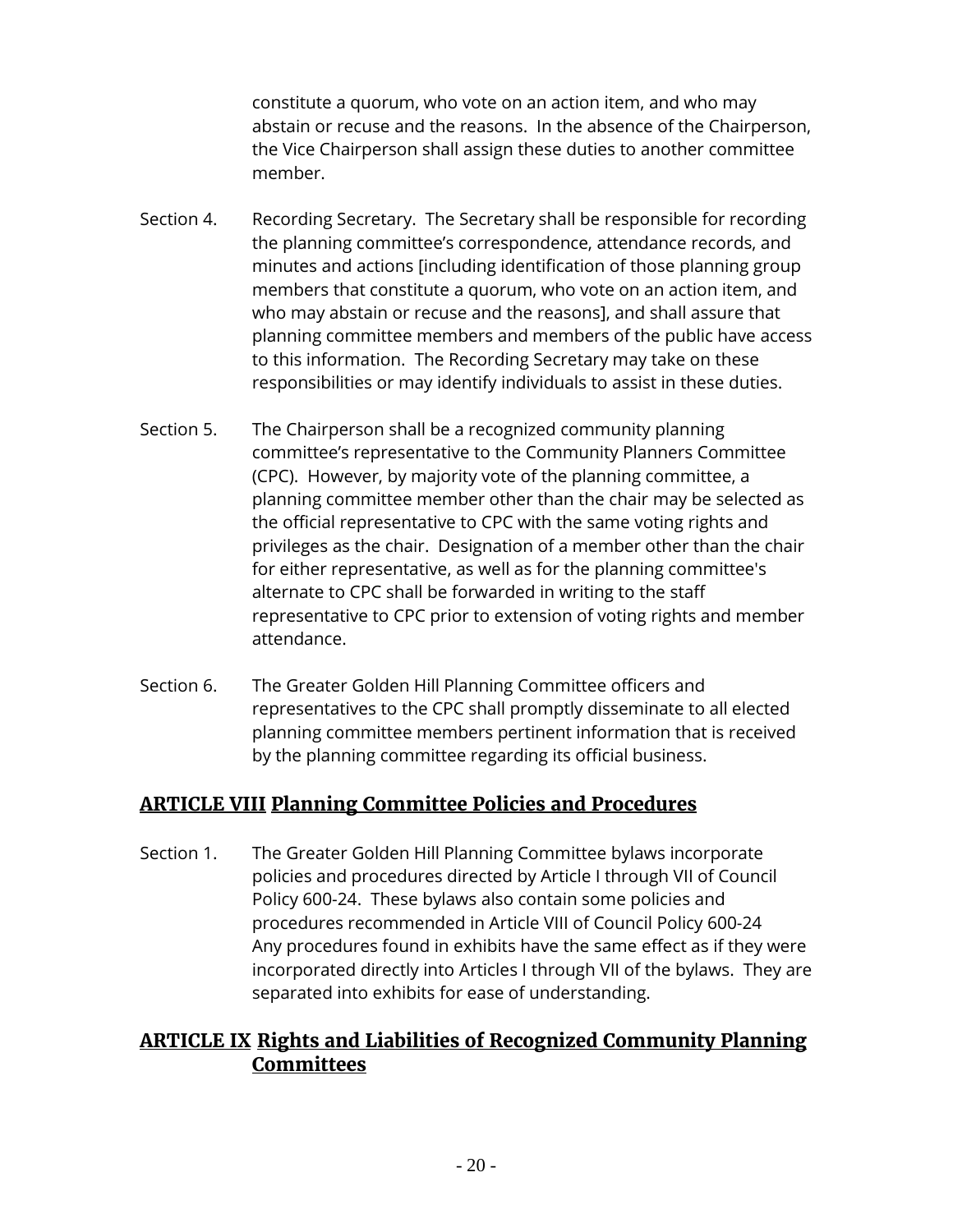- Section 1. Indemnification and Representation. The Greater Golden Hill Planning Committee and its duly elected or appointed members have a right to representation by the City Attorney and a right to indemnification by the City under Ordinance O-19883 NS, and any future amendments thereto, if the claim or action against them resulted from their obligation to advise and assist the City and its agencies with land use matters as specified in Council Policy 600-24, Article II, Section 1; their conduct was in conformance with this Policy and these bylaws; and all findings specified in the ordinance can be made.
- Section 2. Brown Act Remedies. The Greater Golden Hill Planning Committee and its duly elected members may be subject to both Council Policy 600-24 violations as described in Section 3 below and penalties provided for in the Brown Act. The Brown Act includes criminal penalties and civil remedies. Both individual members of the planning committee, as well as the planning committee itself, may be subject to civil remedies. Under certain circumstances, individual planning committee members may face criminal misdemeanor charges for attending a meeting where action is taken in violation of the Brown Act, and where the member intended to deprive the public of information to which the member knows or has reason to know the public is entitled. Alleged violations will be reviewed and evaluated on a case-by-case basis.
- Section 3. Council Policy 600-24 Violations and Remedies.
	- (a) Alleged Violations by a Member of the Greater Golden Hill Planning Committee

In cases of alleged violations of the Greater Golden Hill Planning Committee bylaws or Council Policy 600-24 by a planning committee member, the planning committee may conduct an investigation consistent with the Administrative Guidelines and these bylaws.

A complaint that an individual member of a planning committee violated one or more provisions of the planning committee's bylaws or Council Policy 600-24 may be submitted to the planning committee chair by any individual, including another planning committee member. The complaint should be filed within 90 days of the alleged violation.

If, after a thorough investigation, the planning committee determines that the individual member has violated a provision of these bylaws or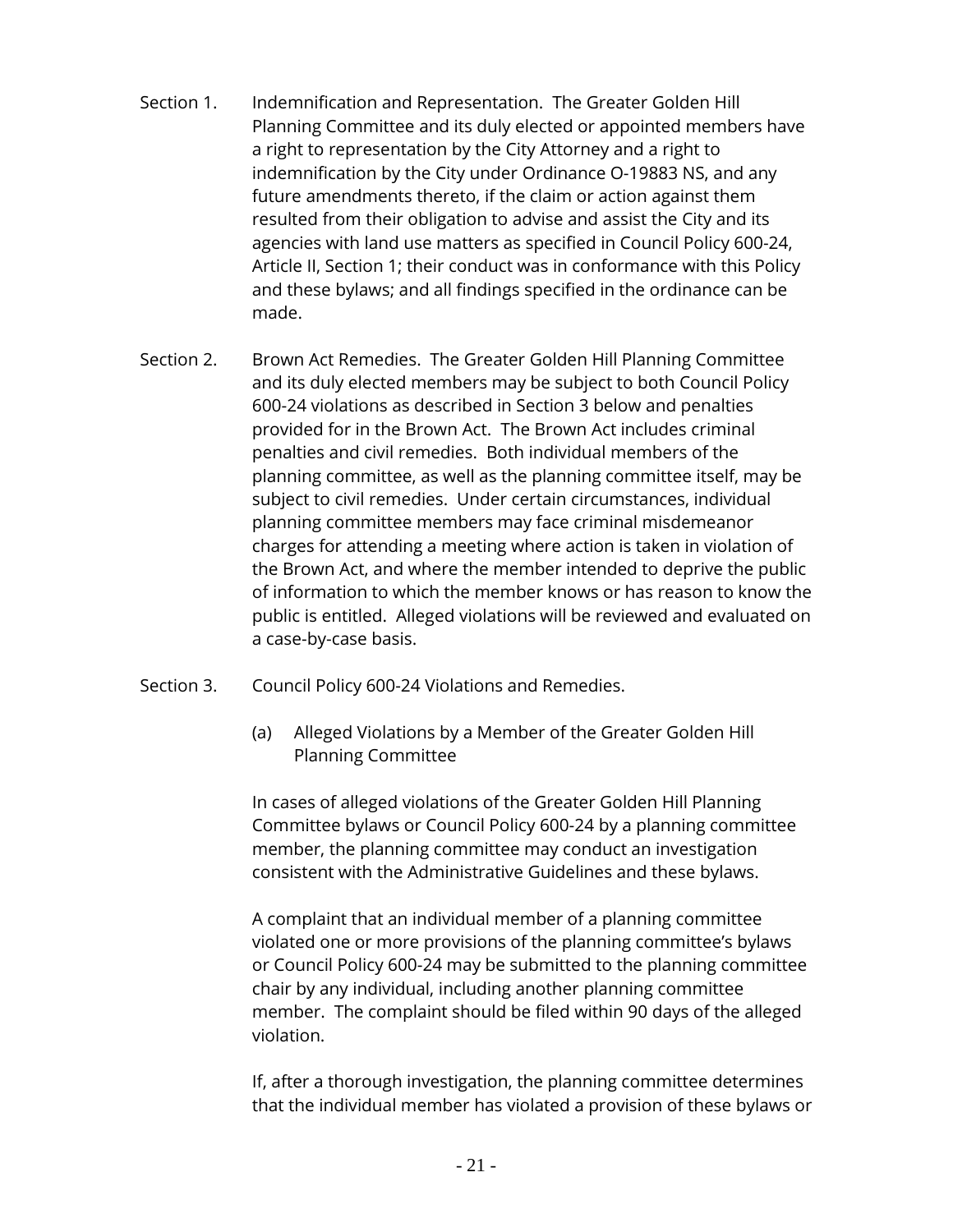Council Policy 600-24, the planning committee shall, where feasible, seek a remedy that corrects the violation and allows the member to remain as a member of the planning committee.

If corrective action or measures are not feasible, the committee may remove a member by a two-thirds vote of the voting members of the planning committee. The vote to remove the committee member shall occur at a regularly scheduled public meeting subject to the procedures outlined in the Administrative Guidelines and these bylaws.

If the planning committee member is found to be out of compliance with the provisions of these bylaws or Council Policy 600-24, the planning committee risks loss of indemnification [legal protection and representation] pursuant to Ordinance No. O-19883 NS, and any future amendments thereto.

Investigation procedures for elected member violations are outlined below:

Any action by the Greater Golden Hill Planning Committee to discipline or remove a member must occur at a scheduled planning committee meeting and be advertised on the agenda as an action item. Due to the significant nature of removing an elected member, and to ensure a fair and public process, the procedures for investigating a violation of a member are listed below:

Documenting a violation:

- A complaint that a violation of bylaws of Council Policy 600-24 has occurred will be presented to the planning committee chair. If the complaint is about the chair, it may be presented to any other officer of the planning committee.
- The complaint should be detailed enough to provide a description of, and timeframe within which, the alleged violation was committed and who was responsible for the violation.
- The complaint should provide a citation of the bylaws or Council Policy 600-24 provisions of which the action is claimed to violate. If the complaint is from someone other than another planning committee member, the chair [or other officer] may assist in providing appropriate citations to assist the complainant.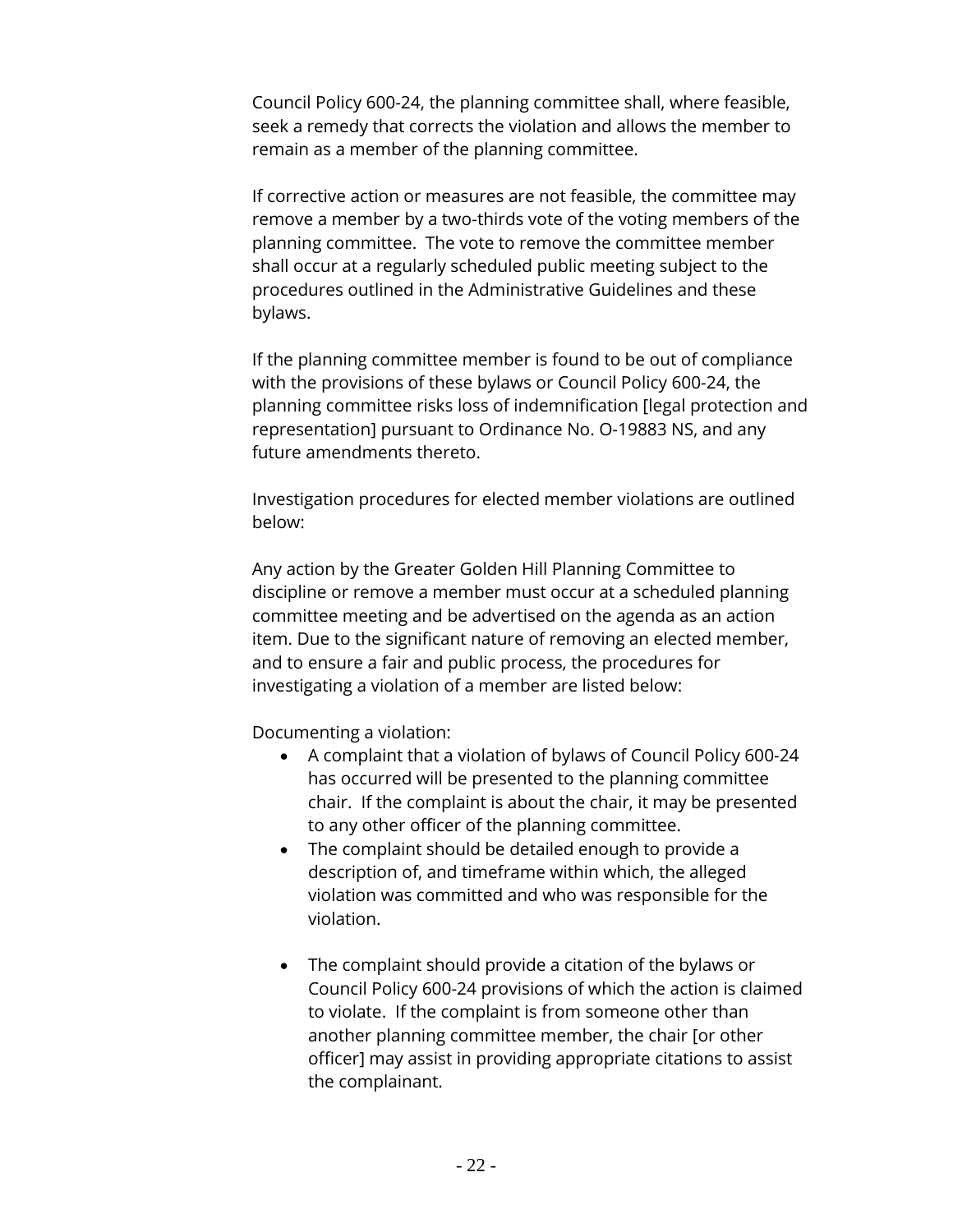- The chair will confer with the planning committee officers [exception: if an officer is the subject of the grievance or has a business or personal relationship with the alleged violator] regarding the complaint.
- The chair shall create a written record of the complaint and alleged violation to share with the alleged violator.

Procedures for administering and acting on investigating a violation: While the authority for this process rests with this planning committee, City staff may be contacted for assistance at any point in the process.

- Once the information about an alleged violation is completed in writing, the chair, with assistance from the planning committee officers, will meet and talk with the planning committee member against whom the violation is alleged. The allegations will be presented and the planning committee member shall be given opportunity for rebuttal.
- If the chair, with assistance from the planning committee officers, determines that no violation has actually occurred, the chair may record this in the written record of the complaint.
- If the chair, with assistance from the planning committee officers, determines that a violation has occurred but the situation can be remedied either by action of the planning committee or by the planning committee member, then the chair will outline the necessary actions to achieve the remedy.
- If the chair, with assistance from the planning committee officers, determines that the situation cannot be remedied and that the interests of the community and Greater Golden Hill Planning Committee would best be served by the removal of the planning committee member, then the chair shall set the matter for discussion at the next planning committee meeting. The planning committee member who committed the violation shall be given adequate notice about the meeting discussion, and will be given the opportunity to resign prior to docketing the matter for a planning committee discussion.

Presenting a violation to the planning committee:

• The matter of removing a seated planning committee member will be placed on the planning committee's agenda as a potential action item. Supporting materials from the chair or from the offending planning committee member will be made available to the elected planning committee members prior to the meeting.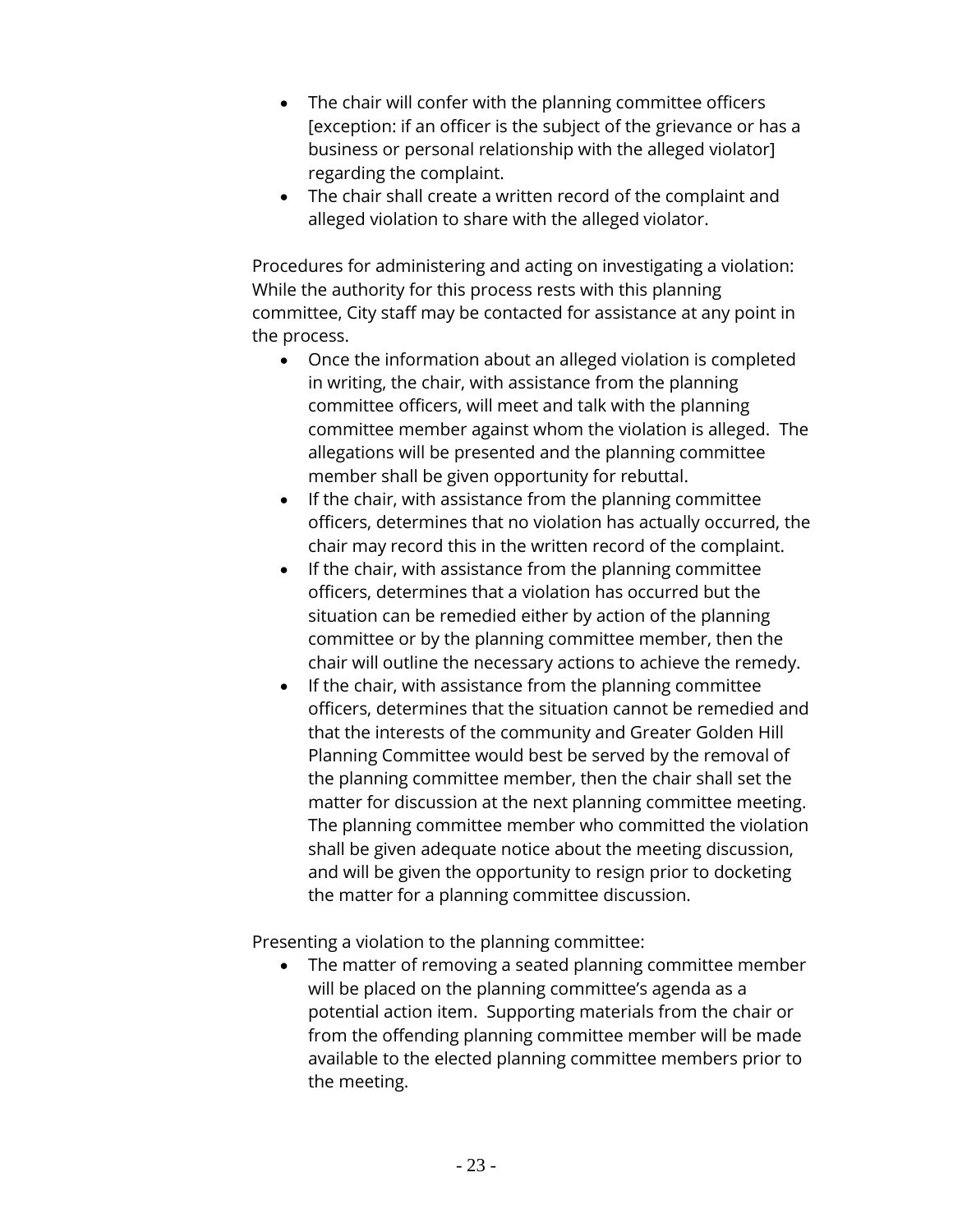- The matter will be discussed at the planning committee's regular meeting with opportunity given to the planning committee member who committed the violation to present their case and/or rebut documentation gathered by the chair with the assistance of the planning committee officers. The member may also request a continuance of the item to gather more information to present to the planning committee.
- At the end of the discussion, the planning committee may, by a 2/3 vote, choose to remove the member.

Recourse for expelled member:

- There is no appeal available to an elected planning committee member removed by a 2/3 vote of the voting members of their recognized community planning committee.
- The planning committee member's seat shall be immediately declared vacant and subject to provisions of Article IV.
- The removal of a planning committee member by a 2/3 vote of the voting members of their recognized community planning p committee will not prohibit the member from running for a planning p committee seat in future scheduled elections.
- (b) Alleged Violations Against the Greater Golden Hill Planning Committee as a Whole

In the case of an alleged violation of the planning committee's bylaws or of Council Policy 600-24 by the planning committee as a whole or multiple members of the planning committee, the violation shall be forwarded in writing to the City. The Mayor's Office will engage in a dialogue with the planning committee, determining the validity of the complaint, and seeking resolution of the issue or dispute. The Greater Golden Hill Planning Committee will work with the City toward a solution and the planning committee recognizes that, in accordance with Council Policy 600-24, the City may consult with the Community Planners Committee.

If a violation against the planning committee as a whole is proven and there is a failure of the planning committee to take corrective action, the planning committee will forfeit its rights to represent its community as a community planning committee recognized under Council Policy 600-24. Such a determination resulting in the forfeiture of a seated committee's rights to represent its community shall be based on a recommendation by the Mayor's Office to the City Council. A planning committee shall not forfeit its recognized status until there is an action by the City Council to remove the status. The City Council